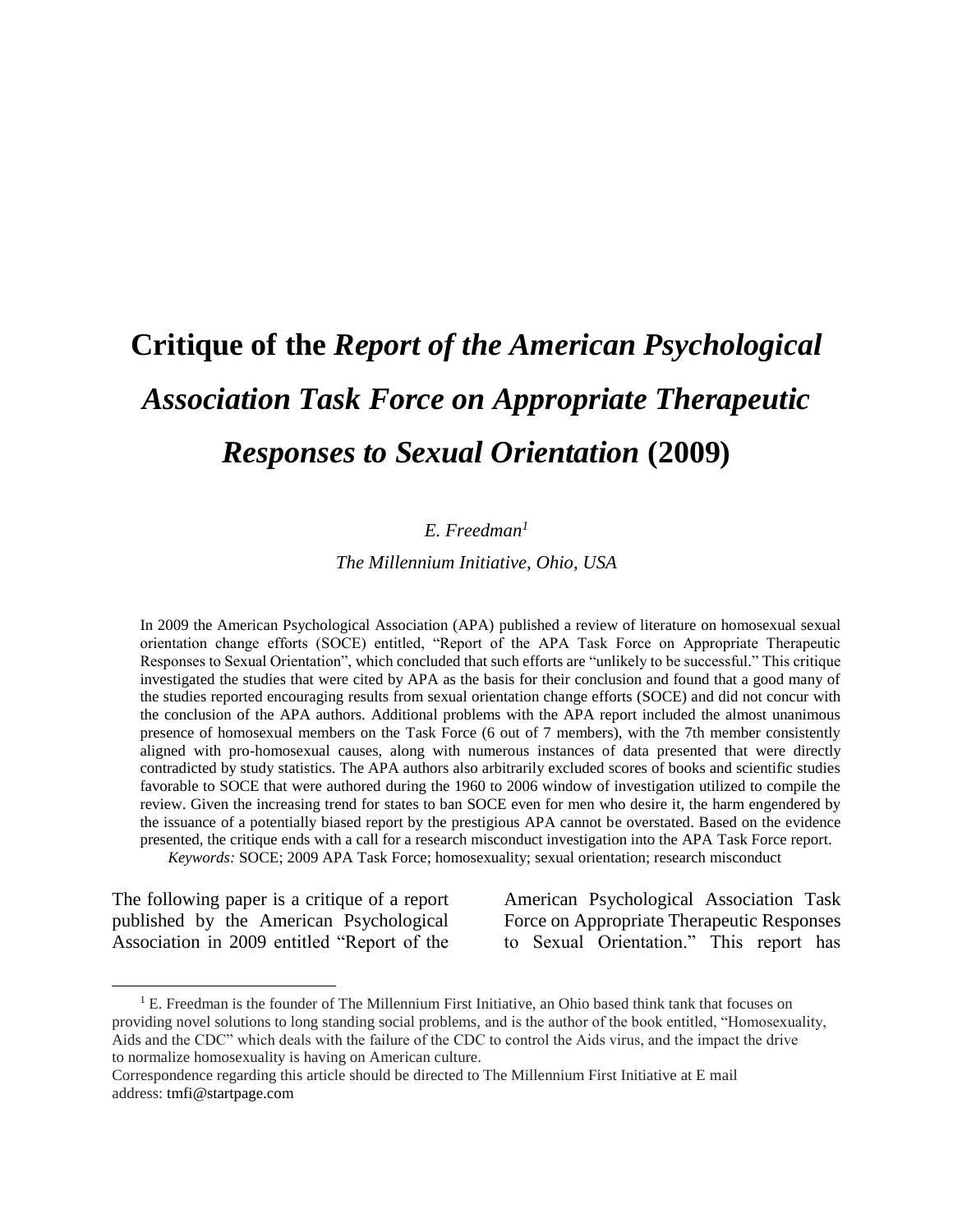become the cornerstone of efforts to ban sexual orientation change efforts (SOCE) first with minors and more recently with adults, which have been steadily gaining support since California became the first state to ban the practice in 2012.

On the abstract page in the beginning of the Task Force report (2009), the APA authors, of which 6 of 7 were homosexual or lesbian<sup>2</sup>, state the following:

The American Psychological Association Task Force on Appropriate Therapeutic Responses to Sexual orientation conducted a systematic review of the peerreviewed journal literature on sexual orientation change efforts (SOCE) and concluded that efforts to change sexual orientation are unlikely to be successful and involve some risk of harm, contrary to the claims of SOCE practitioners and advocates. Even though the research and clinical literature demonstrate that same- sex sexual and romantic attractions, feelings, and behaviors are normal and positive variations of human sexuality regardless of sexual orientation identity, the task force concluded that the population that undergoes SOCE tends to have strongly conservative religious views that lead them to seek to change their sexual orientation.

A synopsis of the points included in the statement are as follows:

1. The APA task force conducted a systematic review of peer-reviewed literature on SOCE.

2. Efforts to change sexual orientation are unlikely to be successful.

 $\overline{a}$ 

3. There is a risk of harm in sexual orientation change efforts.

4. Research demonstrates that homosexual attractions, feelings, and behaviors are normal.

5. The population that undergo SOCE tend to be strongly conservative, religious, people.

This report focuses on the first three statements stated in the abstract and provides evidence that they are either untrue (statement 1), or are not supported by the conclusions of the studies reviewed in the report (statements 2 and 3). Statements 4 and 5 are outside the purview of this report.

## **Statement No. 1: The APA task force conducted a systematic review of peerreviewed literature on SOCE**

In a review of interventions historically used to facilitate sexual orientation change efforts, (SOCE), the Scientific Advisory Committee of the National Association for Research and Therapy of Homosexuality identified 7 main types of interventions:

- Psychoanalysis
- Behavior and Cognitive Therapies
- Group Therapies
- Hypnosis
- Sex Therapies
- Pharmacological Interventions
- Religiously Mediated Re-orientation

While the authors of the APA study claim to have done a systematic review of the scientific literature on SOCE, most of the studies presented in the report deal only with behavioral therapies, such as aversion and desensitization, and were predominantly

<sup>2</sup> https://www.josephnicolosi.com/collection/2015/

<sup>6/11/</sup>who-were-the-apa-task-force-members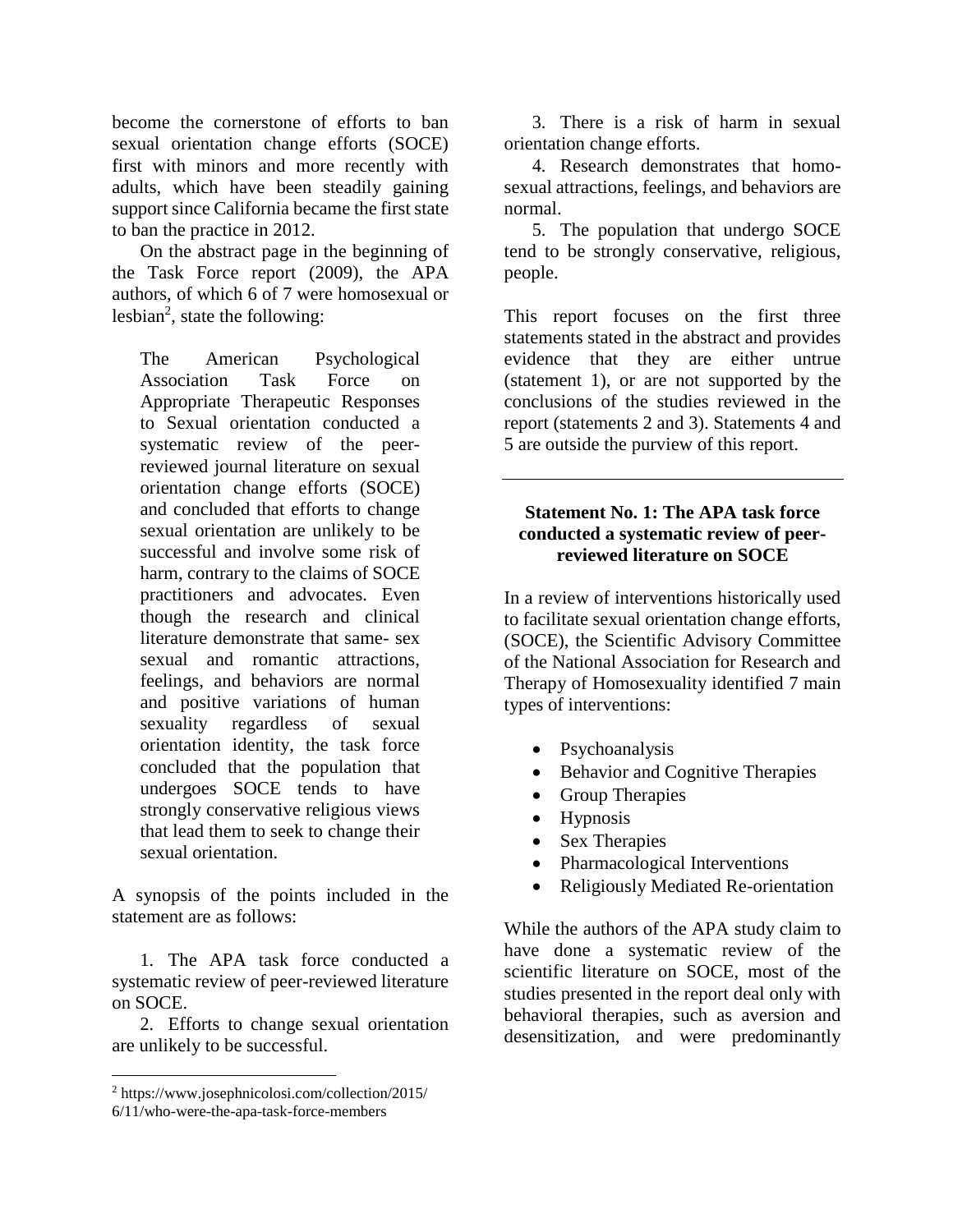gleaned from one review of behavioral methods published by Adams and Sturgis in 1977 entitled "Status of Behavioral Reorientation Techniques in the Modification of Homosexuality: A Review." Statistics from this review are reported multiple times in Chapter 4 (pp. 35–43) of the APA report, and most of the studies reviewed in it are then mentioned individually in the same chapter. Of the 37 studies appearing in the Adams and Sturgis review, 29 were reviewed in Chapter 4 (see Appendix C). The APA authors, however, did not concisely summarize the outcomes as Adams and Sturgis did, but selectively chose what information to pass along about each study, which in many cases did not reflect the conclusions arrived at by the authors. In addition, they limited the scope of their report in the following ways:

 By utilizing the method of systematic review of peer-reviewed studies to compile their report, they excluded all books written on the topic of SOCE during the period under consideration in their study (1960–2006). Appendix A of this report provides a short list of 22 books or chapters of books dealing with SOCE that were published during this period but were not included in the APA report.

• They excluded many other behavioral-based studies that were not covered in the Adams and Sturgis review, and virtually all non-behavioral based studies that were published during the years of 1960 through 2006. Appendix B of this report lists the names and a brief description of just a small sampling of excluded studies.

• They arbitrarily chose the inclusion period of their review to begin in 1960, thereby excluding all information and studies on the subject that had been amassed beginning in the late  $19<sup>th</sup>$  century up to 1959.

It comes out, therefore, that the APA

• relied heavily on the results of a short 15-page systematic review of behavioral therapies to compile a diffuse 140-page report, with the first 25 pages devoted to such topics as "The Impact of Stigma on Members of Stigmatized Groups," "Psychology, Religion, and Homosexuality," and the "Psychology of Religion";

• presented the report as a comprehensive review of peer-reviewed literature on SOCE, while actually reporting almost exclusively on behavioral studies;

 effectively doubled the results of the single review they relied on by reporting its statistics in the name of the study authors, then reviewing many of the studies contained in it individually in the same chapter;

 incorporated a variety of inclusion criterion which severely limited the pool of studies used to arrive at their conclusions; and

 selectively presented the results of the limited amount of studies they did review in a manner which did not accurately reflect the conclusions of the studies themselves. In some cases, false data was presented that was directly contradicted by study statistics.

In an article published online by Callan G. Stein (2014), a partner in the Health Sciences Department Practice Group of Pepper Hamilton LLP entitled, "What Is Research Misconduct and Why Should I Care?" the following statement appears regarding research misconduct:

It is a common misconception that one must make up research data or results to commit research misconduct. Such conduct (known as "fabrication") is a common form of research misconduct but it is not the only form. One also commits research misconduct by presenting true data/results in a misleading manner. This form of misconduct (known as "falsification") does not involve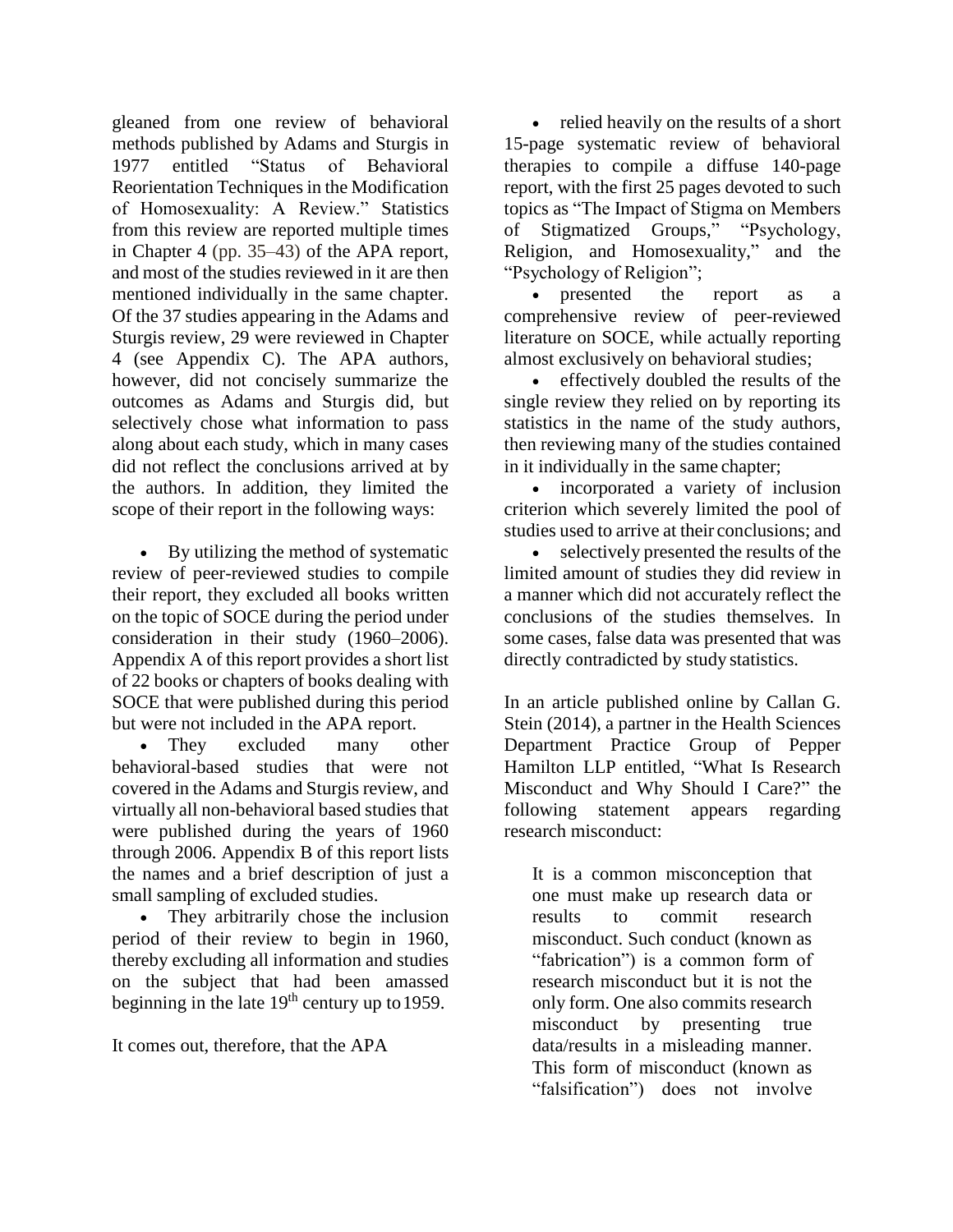making up data or results and is, instead, often achieved by unduly emphasizing one portion of data over another or omitting data altogether.

The author also states the following regarding minor errors that do not require a retraction:

Unlike intent, materiality is not a required element for establishing research misconduct. Therefore, whether the error is significant enough to warrant a retraction of the paper/publication is immaterial to the question of whether research misconduct occurred. . . .

Along with erring repeatedly regarding details of the studies they reviewed, the APA authors engaged in multiple acts of both fabrication and falsification throughout Chapter 4, the outcomes chapter of their review (pp. 35–43). This critique deals mostly with fabrication, i.e erroneous data, and examines only Chapter 4, which comprises 9 out of 140 pages of the report. An expanded version is available upon request, which lists many examples of falsification as well, perpetrated by the APA authors in this chapter. Further scrutiny of the entire report, however, will be required to uncover the full extent of inaccuracies present in the APA report.

## **Statement No. 2: Efforts to change sexual orientation are unlikely to be successful**

The APA authors came to this conclusion in spite of the fact that the Adams-Sturgis review (1977), which served as the basis for their report, reported that

seventy-two percent of the subjects in the group studies have shown improvement in at least one category,

whereas 85% of the clients treated in the single-case design have demonstrated such improvement. (p. 1184)

and

Although the current status of sexual reorientation procedures as clinical techniques for modifying sexual preferences is not overwhelmingly positive, there are indications that, as the sophistication of the conceptualizations and treatment procedures increases, more significant results are achieved. (p. 1185)

and

The foundations for an effective treatment procedure have been laid; however, the building of sturdy walls is a much slower process. Nevertheless, each component added to the structure moves the clinician closer to the eventual goal of building an effective and dependable treatment procedure. (p. 1186)

In the eight places the Adams-Sturgis review was quoted in Chapter 4 of the APA report, none of the above statements were reported or summarized. These statements, along with the positive conclusions of many of the studies reviewed in the APA report, call into serious question the APA conclusion that "efforts to change sexual orientation are unlikely to be unsuccessful."

In addition to the above statements that were not at all reported in the APA review, the following are examples of data that were reported in an incomplete or erroneous fashion from the Adams-Sturgis review. Each statement of the APA is followed by a comment critique, which identifies where the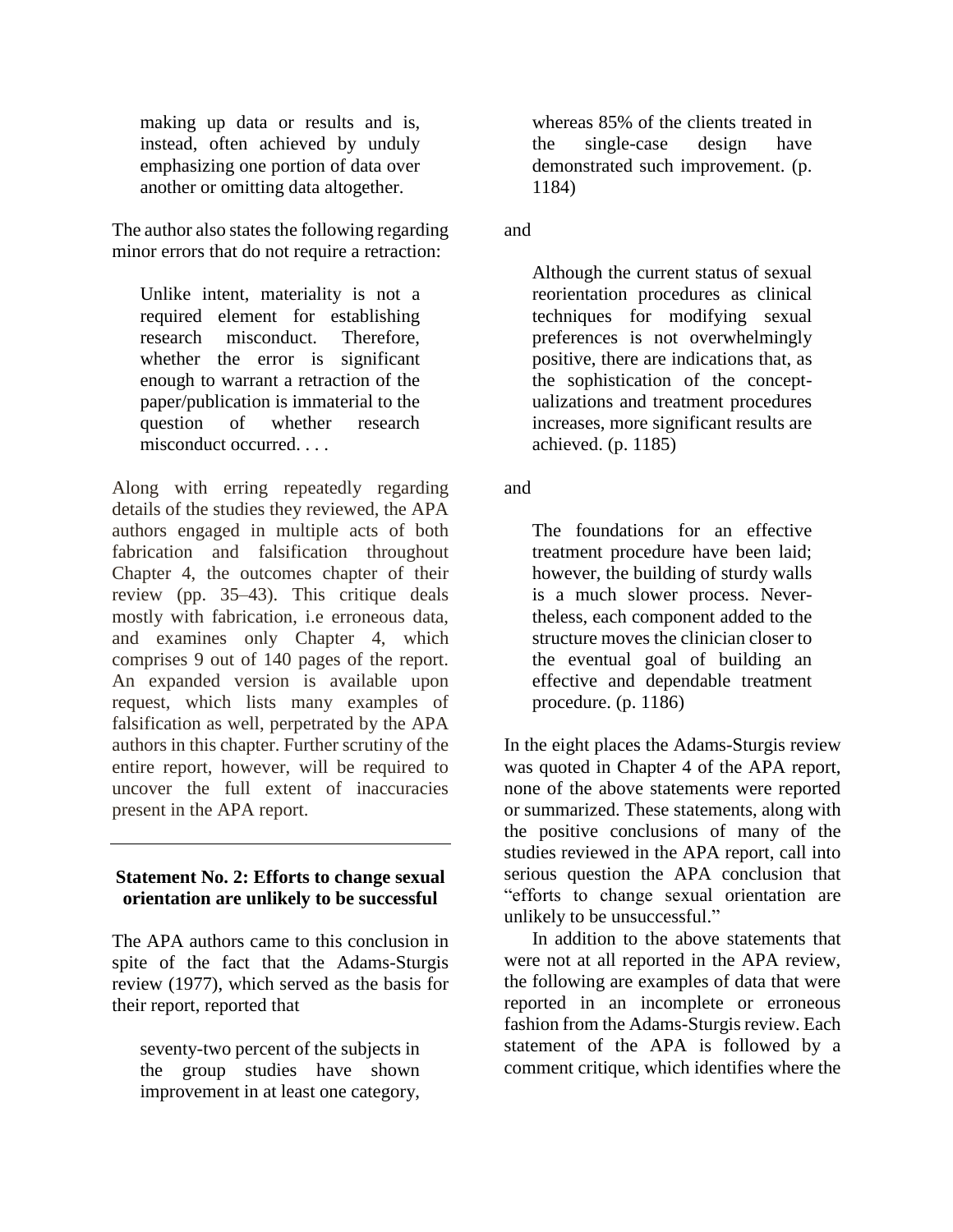APA authors falsified, fabricated, or erred in reporting data.

On page 37 of the APA report in the section entitled "Decreasing Same Sex Sexual Attraction—Non-Experimental," the following comment appeared:

H. E. Adams and Sturgis (1977) reported that in the nonexperimental studies in their review, 68% of 47 participants reduced their same-sex sexual arousal compared with 34% of participants in experimental studies.

This comment is incorrect. Nowhere in the Adams-Sturgis review do the authors report that 68% of 47 participants in nonexperimental (i.e. uncontrolled) studies reduced their same-sex sexual arousal. The only way to arrive at a figure of 68% of 47 participants who reduced same-sex arousal is to add together 18 of 23 participants from non-experimental, (uncontrolled) single case studies (Table 3, p. 1178) with 14 of 24 participants from experimental (controlled) single case studies (Table 4, p. 1181), which yields a figure of 32 of 47 or 68%. Thus, the figure of 68% of 47 participants who reduced their same-sex sexual arousal was compiled by adding together participants in nonexperimental single case studies with those in experimental single case studies, and not from non-experimental studies alone, as reported in the APA report. The APA authors computed this percentage on their own and falsely reported it in the name of the study authors.

Furthermore, the above comment of 68% of 47 participants is preceded by the following statement:

As is typically found in intervention research, the average proportion of men who are reported to change in uncontrolled studies is roughly double the average proportion of men

who are reported to change in controlled studies. (p. 37)

A constant theme throughout the APA review is the questionable assumption that nonexperimental studies, as opposed to experimental ones, "lack sufficient rigor to access efficacy," and are only "useful in identifying potential treatment approaches." While there is no way to know for sure how or why the above mistake occurred, one possible explanation is that by falsely grouping the information in this fashion (68% non-experimental vs. 34% experimental), the APA authors were able to show an example where non-experimental studies produced twice as many successful statistics as experimental studies, thereby validating their theory.

- - -

 Comment on page 38 of the APA report regarding the percentage of participants reporting decreased homosexual behavior after SOCE:

In their review, H. E. Adams and Sturgis (1977) found that across the seven controlled studies published between 1960 and 1976, 18% of 179 subjects in these studies were reported to have decreased same-sex sexual behavior. . . .

**Comment critique:** The statistic of 18% of 179 participants in 7 controlled studies is erroneous. The APA authors did not factor in results from 11 controlled single case studies reported in Table 4 on p. 1181 in the Adams-Sturgis review. This table shows that 13 of 24 patients in controlled single case studies reduced homosexual behavior after treatment. Factoring in these figures to the 18% of 179 cited by the APA authors brings the total patients who decreased homosexual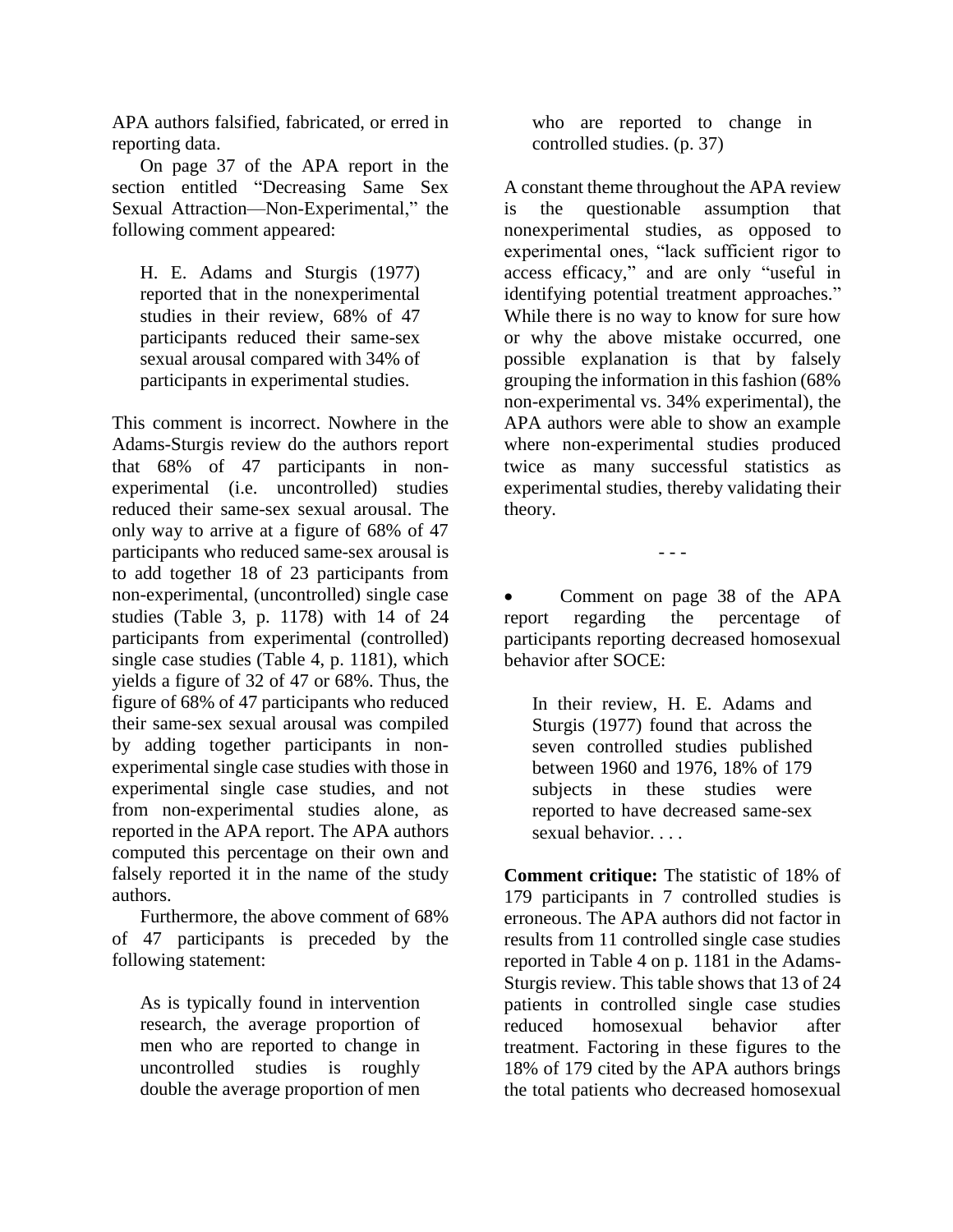behavior in controlled studies to 46 of 203 or 23%—an increase of 5%.

- - -

 Comment regarding the percentage of participants reporting increased heterosexual behavior after SOCE (p. 40):

According to H. E. Adams and Sturgis (1977), only 8% of participants in controlled studies are reported to have engaged in other-sex sexual behavior following SOCE.

**Comment critique:** This APA statement was gleaned from Table 2 on page 1176 of the Adams-Sturgis review. In the increased heterosexual behavior column (HeB), only 3 of 7 studies contributed statistics to comprise the total of 14 of 179 or 8% improved patients. In the other 4 studies, the study authors were unable to discern how many patients improved in this category for a variety of reasons (see Table 2 footnotes). They allude to this fact by using the greater than or equal sign in the total figure of 14, signaling that the actual figure may be higher. The APA authors failed to note that the figure of 8% was based on a greater than or equal to number of participants who increased heterosexual behavior after treatment and could be higher.

Furthermore, Table 4 on p. 1181 lists 11 controlled "single case" studies of which 11 of 24 patients, or 46%, improved in the heterosexual behavior category. The APA authors did not include data from these controlled studies in arriving at the 8% figure in the above statement*.* Adding 11 of 24 improved patients to the figure of 14 of 179 would yield a total of 25 of 203 or 12% improved patients in controlled studies in the heterosexual behavior category.

- - -

 APA comment regarding previous heterosexual experience of participants in all studies (p. 40):

From the data provided by H. E. Adam and Sturgis in their 1977 review, 61%–80% of male research participants appeared to have histories of dating women, and 33%– 63% had sexual intercourse with women prior to intervention.

**Comment critique:** The above percentages reported by the APA authors are false and are directly contradicted by the following statement that appeared on p. 1184 of the Adams-Sturgis review:

. . . It appears that a minimum of 45% had some heterosexual dating history and 30% had attempted heterosexual coitus in the past. These are minimal incidents estimates, since the incidence of these activities could not be determined in many studies. . . .

While the study authors did state minimum estimates, there is no way for the APA authors to have interpolated higher percentages from the data in the Adams-Sturgis review because the study authors themselves state that "incidence of these activities could not be determined in many studies . . ."

- - -

The following studies, which were also reviewed in the APA report, provide further examples of misconstrued, omitted, or altered data. The abstracts presented for each study did not appear in the APA report, but were gleaned by the authors of this critique to contrast what the APA authors reported about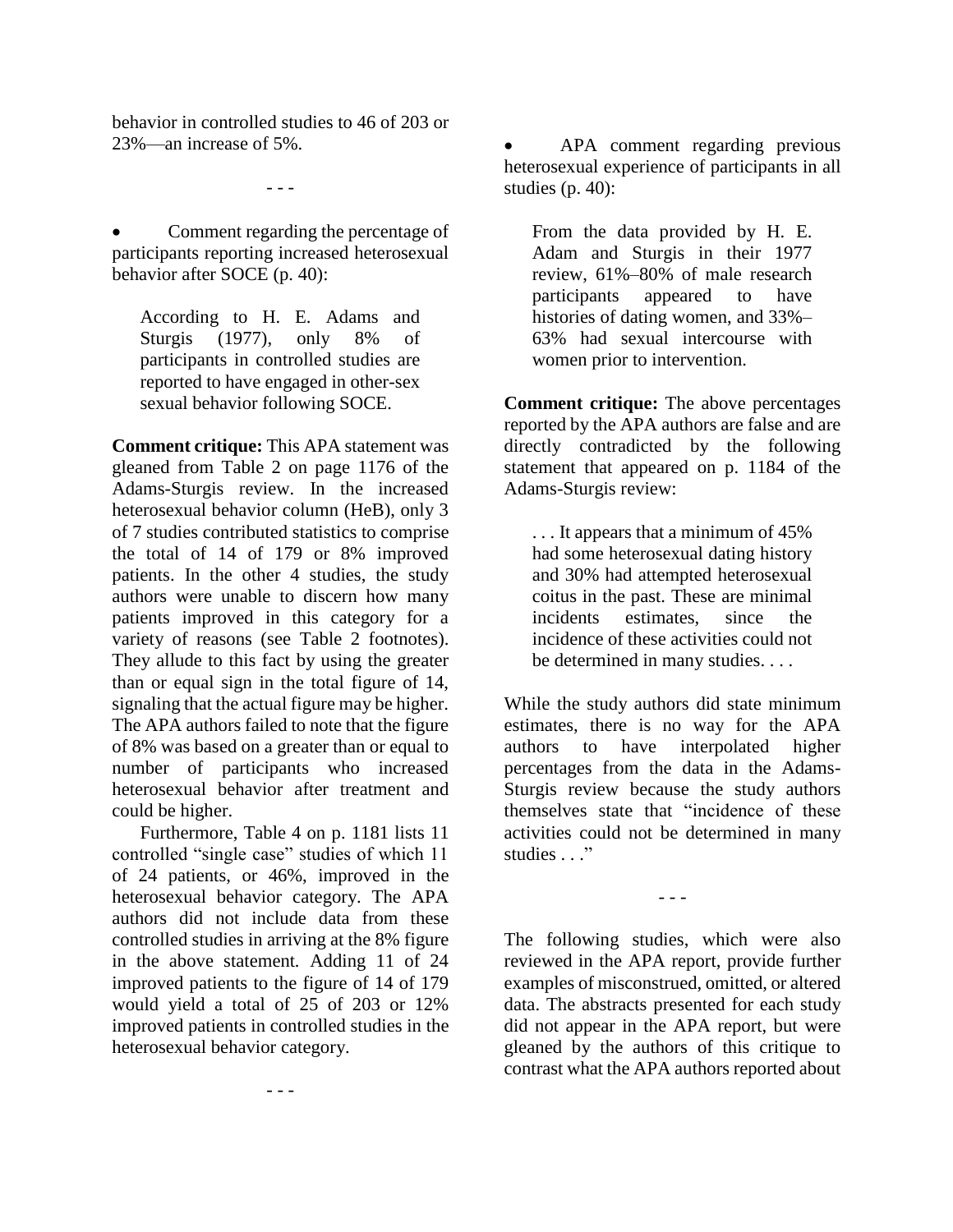the study, to what the study authors actually reported.

**Study name: Classical, Avoidance, and Backward Conditioning Treatment of Homosexuality** (McConaghy & Barr, 1973)

#### *What the study reported*

Forty-six patients were randomly allocated to receive aversion therapy for homosexual impulses according to a classical, avoidance, or backward conditioning paradigm. . . . Three weeks after treatment, the patients showed significantly less penile volume increase to the pictures of men and less penile volume decrease to the pictures of women; but no penile volume increase to the pictures of women. . . . At one year following treatment approximately half the patients reported a decrease in homosexual feeling and half an increase in heterosexual feeling. Approximately a quarter reported an increase in heterosexual intercourse and a quarter a cessation of homosexual relations.

#### *What the APA reported about the study*

APA comment (p. 38) regarding decreased homosexual behavior after SOCE:

McConaghy and Barr (1973) reported that 25% of men had reduced their same-sex sexual behavior at 1 year.

**Comment critique:** In Table 2 (p. 155) the study authors report that 15% (7 out of 46) of participants reduced homosexual relations, and 26% (12 out of 46) stopped all homosexual relations at one year follow-up. The APA authors wrongly reported that 25% reduced homosexual behavior when in fact 15% reduced homosexual behavior and 26% ceased all homosexual relations (as stated in the abstract), for a total of 41% who reduced or completely stopped homosexual behavior.

APA comment regarding increased heterosexual behavior (p. 40):

Among those studies we reviewed, only 2 participants showed a significant increase in other-sex sexual activity. (McConaghy & Barr, 1973; Tanner, 1974)

**Comment critique:** This statement is false. The abstract clearly states that approximately 25% of 46 or 9 patients increased heterosexual intercourse in this study alone. Furthermore, the study authors did not discuss the extent of increase in individual patients, so the word significant is in error.

In the Tanner 1974 study, the authors did not report the number of patients in the experimental group who improved but gave the percentage of change for the group as a whole (see Table 1, p. 31). The APA authors, therefore, could not have gleaned the number of participants who improved from the information given by the study authors.

**Study name: Avoidance Conditioning for Homosexuality** (Birk et al., 1971)

- - -

## *What the study reported*

An avoidance conditioning technique for homosexual men developed by us was subjected to controlled clinical testing, with long-term (two-year) follow-up. In five of eight treated patients and in none of eight placebo-treated patients, homosexual response suppression was produced. . . . Conditioning treated patients were significantly more improved than placebotreated patients in terms of sexual behavior change ( $P = 0.001$ ). Successfully conditioned patients reported absence or marked diminution of homosexual feelings as well as of overt homosexual behaviors. Even though booster conditioning treatments were not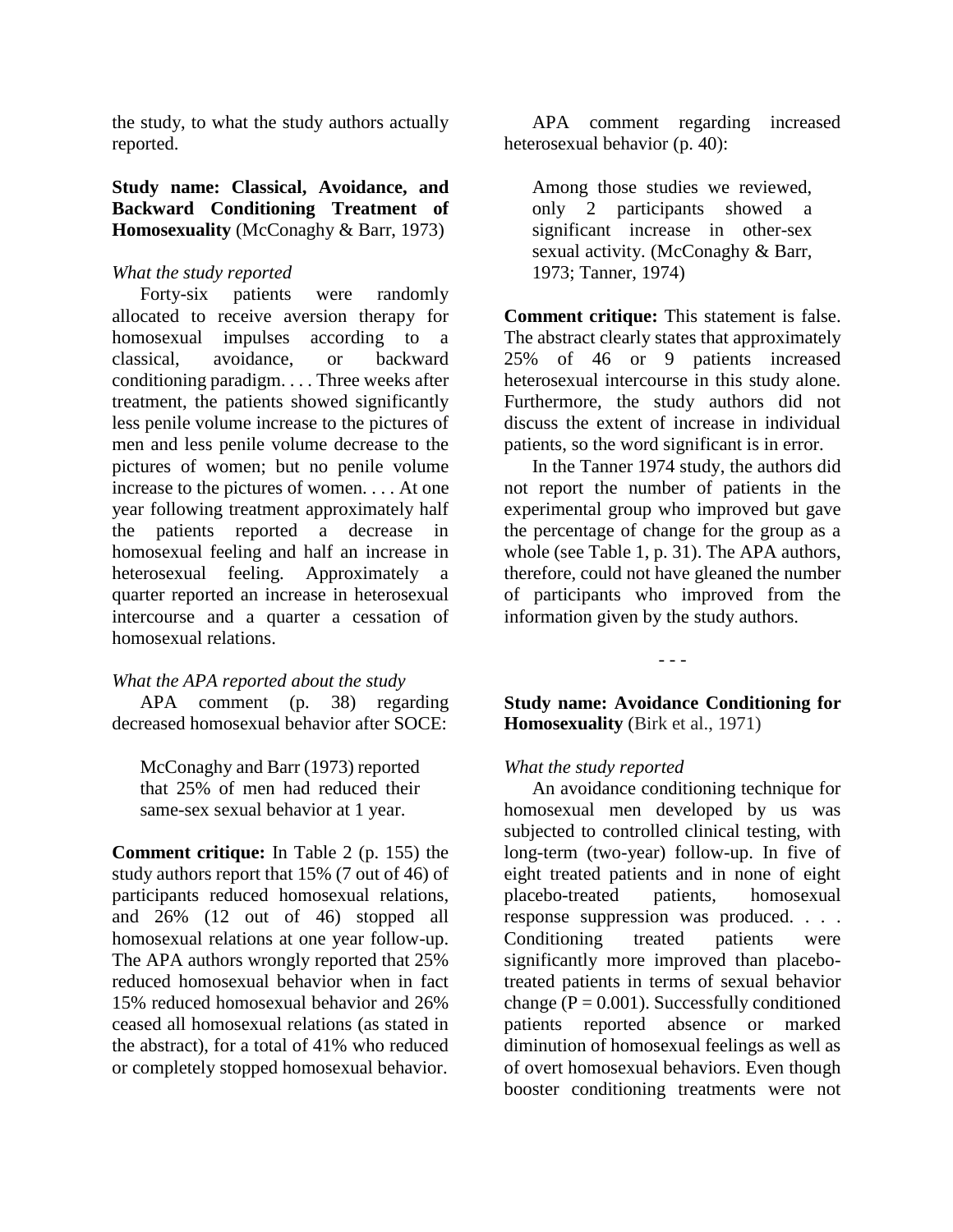used, two of eight patients achieved sustained happy heterosexual adjustments.

## *What the APA reported about the study*

APA comment regarding decreased homosexual attraction in this study (p. 36):

Birk et al. (1971) found that 5 (62%) of the 8 men in the aversive treatment condition reported decreased sexual feelings following treatment; one man out of the 8 (12%) demonstrated reduced sexual arousal at long-term follow-up.

**Comment critique:** The APA comment states that patients "reported decreased sexual feelings," which indicates both homosexual and heterosexual feelings, when the abstract clearly states that "homosexual response suppression was produced," and not heterosexual response.

Furthermore, the APA comment that "one man out of the 8 (12%) demonstrated reduced sexual arousal at long-term follow-up" is false and is directly contradicted by the following statement which appeared on page 322:

In assessing the practical clinical value of this technique then, one cannot overlook the fact that two of eight patients treated with "real" conditioning benefited directly and substantially, a shift from a Kinsey homosexuality of six to heterosexuality beginning during the conditioning, and enduring over time (follow-up now is  $3\frac{1}{2}$  years).

The shift from a Kinsey homosexual rating of 6 to a rating of heterosexual for both of these patients included reduction in homosexual arousal for 2 out of 8 patients or 25%, and not 1 out of 8 or 12% as stated by the APA authors.

APA comments regarding 2 patients who received long-term benefits from treatment in this study and married after SOCE:

• Birk et al. (1971) found that two of 18 men (11%) had avoided samesex behavior at 36 months (p. 38).

• Birk et al. (1971) found no difference between their treatment groups in reported sexual arousal to women. Two men (11% of 18 participants) in the study reported sustained sexual interest in women following treatment (p. 39).

• Birk et al. (1971) found that 2 of 18 respondents (11%) were married at 36 months (p. 41).

**Comment critique:** This study was divided into two groups of 8, with one group receiving treatment and the other not. The APA authors incorrectly included the placebo group and two participants who dropped out early to arrive at their figure of 18 participants when in fact only  $\check{8}$  participants received treatment, as clearly stated in the abstract. The placebo group should not have been included in arriving at percentages of change for participants as a result of treatment. The APA authors made this error in spite of stating the correct number of participants receiving treatment in their comment above on page 36.

Furthermore, these three comments provide a clear example of how the APA authors needlessly spread data from individual studies throughout their report instead of transmitting study results in a concise fashion. Transmitting the data in this fashion both diluted the impact of the results and made it appear that many more studies had been reviewed than actually were.

- - -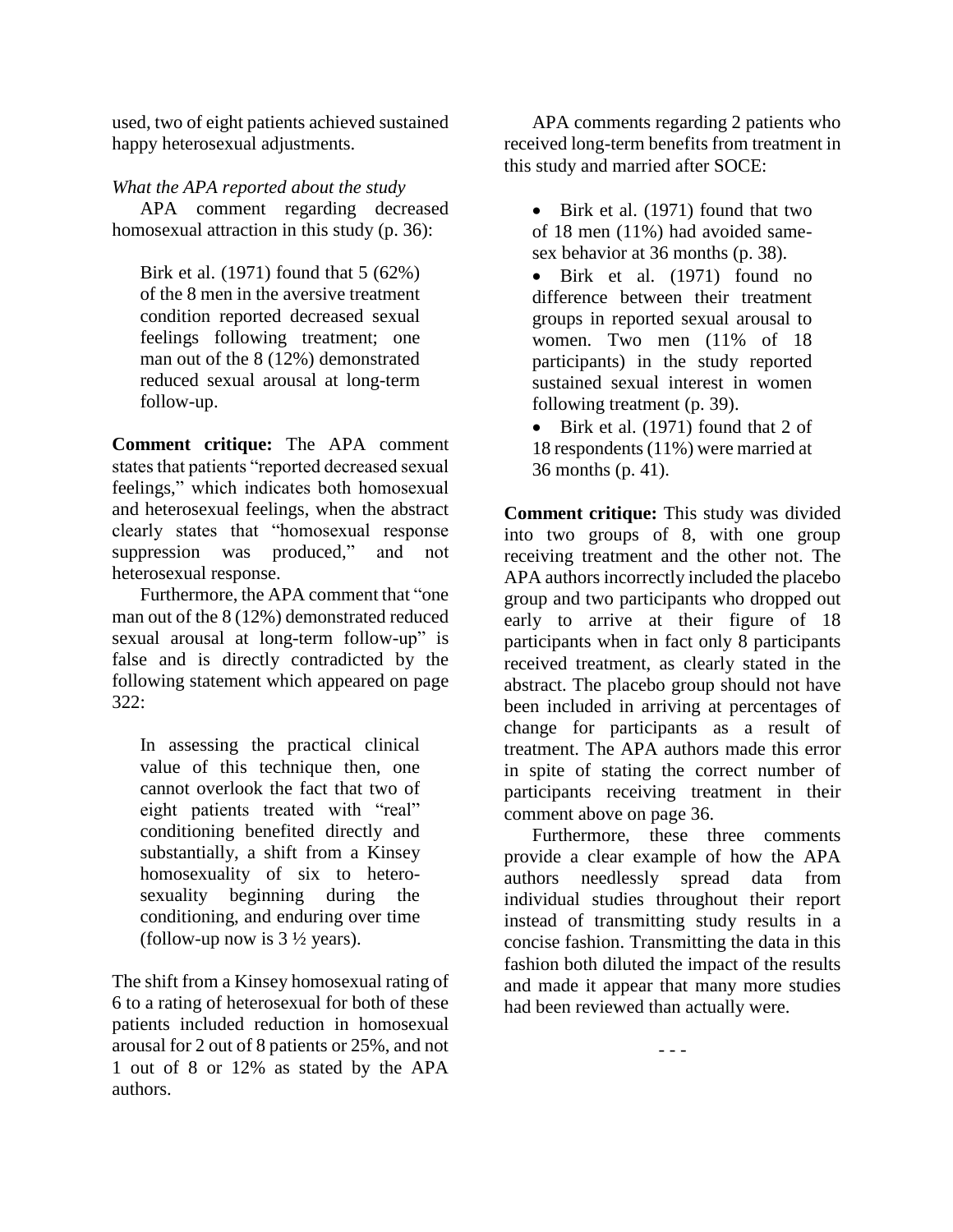**Study name: Treatment of Homosexuality: II. Superiority of Desensitization/Arousal as Compared with Anticipatory Avoidance Conditioning: Results of a Controlled Trial** (James, 1978)

#### *What the study reported*

A comparative trial of two therapies for treatment-seeking homosexuals was undertaken. . . . From their history and also their scores on a sociosexual anxiety rating scale, patients were classified as heterophobic (heterosexual anxiety) or nonheterophobic. . . . Thus, there were four subgroups: (a) heterophobes receiving desensitization, (b) heterophobes receiving aversion, (c) non-heterophobes receiving desensitization, and (d) non-heterophobes receiving aversion. There were 10 patients in each subgroup. . . . A 2-year follow-up showed that both heterophobes and nonheterophobes responded better to desensitization than to aversion therapy.

#### *What the APA reported about the study*

APA comment in the section titled "Decreasing Same Sex Sexual Behavior," regarding the scope of this study (p. 38):

S. James (1978) did not report on behavior.

**Comment critique:** This statement is false. The grading system in the James study covered all 4 aspects reviewed in the APA report: same-sex attraction, same-sex behavior, opposite-sex attraction, and opposite-sex behavior. Table 1 on p. 32 broke the statistics down and reported that at 2-year follow-up:

• 15% (6 out of 40) of all participants showed complete absence of homosexual fantasies, interest, and behavior; (along with) presence of heterosexual fantasies,

attractions, and behavior up to (i.e. including) successful sexual intercourse.

 $\bullet$  10% (10 out of 40) of all participants showed almost complete absence of homosexual drives and beginning of heterosexual behavior although not having heterosexual intercourse.

 $\cdot$  12.5 % (5 out of 40) of all participants showed no homosexual behavior, and occasional homosexual fantasy, or attraction; the beginning of heterosexual behavior and heterosexual attractions and fantasies predominating.

 22.5% (9 out of 40) showed slight improvement, such as increase in heterosexual interest and some diminution in homosexual interest.

- - -

**Study name: The Extinction of Homosexual Behavior by Covert Sensitization: A Case Study** (Curtis & Presly, 1972)

#### *What the study reported*

Case study: "The patient was a 31-yearold, intelligent, self-employed male with history of homosexual behavior extending over 7 years. . . . No homosexual contacts were made during the period of treatment, which lasted for two months, although the wish to do so arose occasionally. Follow up in the four-month period since treatment has confirmed the patient's complete abstinence, both in fantasy and reality.

The main consequences of the eradication of this patient's homosexual behavior have been an improvement in his marriage through a lowering of "tension" and a feeling of "inner calm."

Sexual relations with his wife have improved and there has been a general heightening of interest in the opposite sex" (p. 407).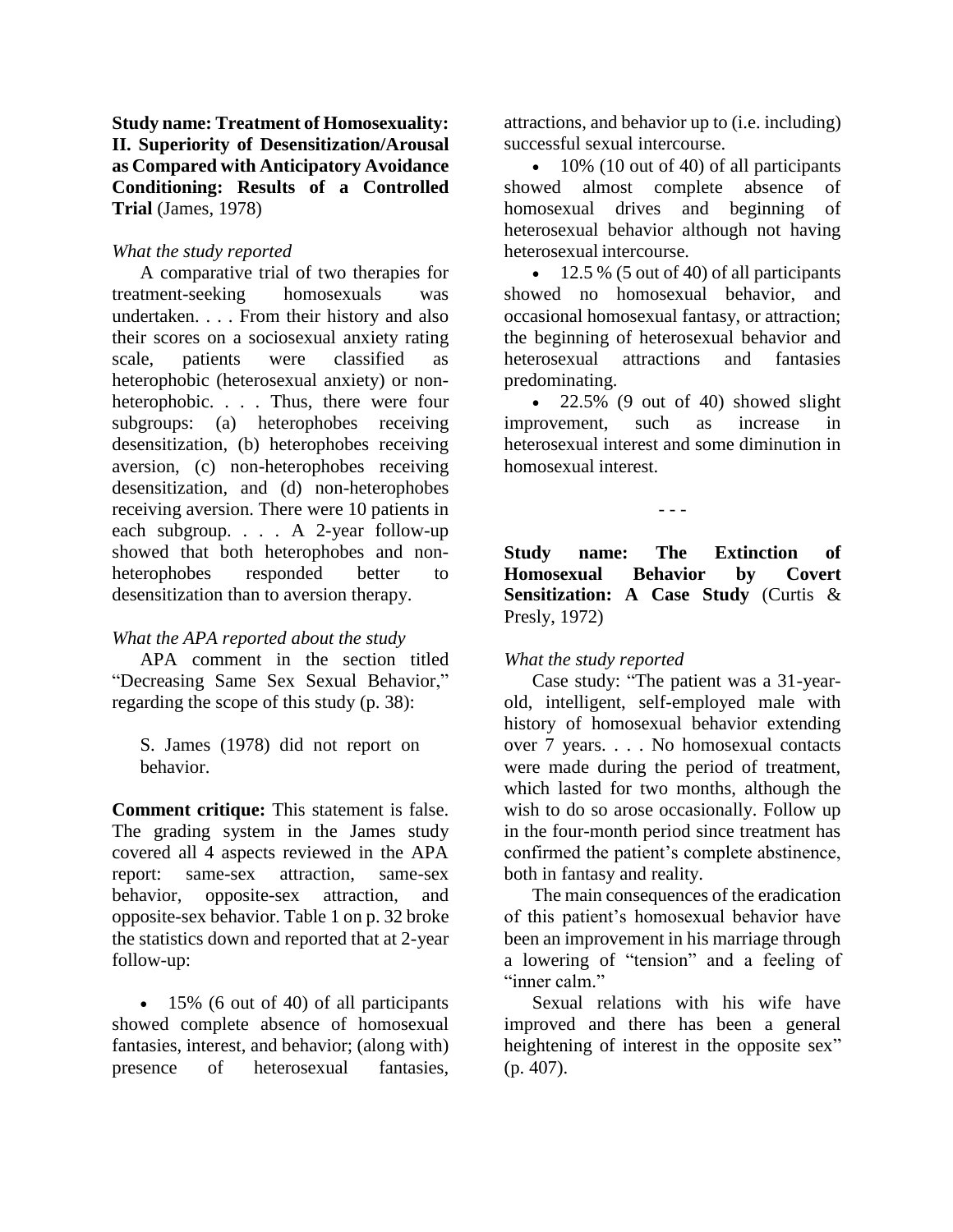". . . At the first interview the patient completed the Sexual Orientation Method Questionnaire. . . A score of 48 is the maximum in both instances. The patient on this occasion scored 48 for heterosexual interest, and 33.5 for homosexual interest" (p. 408).

". . . At the end of treatment, a second orientation questionnaire was completed; scoring on this occasion was heterosexual interest: 46.5; homosexual interest: 8" (p. 409).

## *What the APA reported about the study*

APA comment regarding the results of treatment in this study (p. 37):

Curtis and Presly (1972) used covert sensitization to treat a married man who experienced guilt about his attraction to and extramarital engagement with men. After intervention, he showed reduced other-sex and same-sex sexual interest, as measured by questionnaire items*.*

**Comment critique:** This comment is both incomplete and grossly misleading. It is incomplete because the abstract reports complete abstinence from same-sex behavior at 4-month follow-up, whereas the APA comment only reports reduced but not complete abstinence from same-sex interest had occurred.

It is grossly misleading because the abstract reports that sexual relations with the patient's wife improved and that he showed "a general heightening of interest in the opposite sex"; whereas the APA comment reports that the patient showed "reduced other-sex interest." They deduced this from the before and after questionnaire results but do not report that the drop was statistically insignificant (48 to 46.6). They also say nothing about the clearly stated conclusion of the study authors that other-sex interest in the patient had increased. By refraining from mentioning the conclusion of the study authors and focusing on a statistically irrelevant fact, the APA authors were able to cover up the fact that treatment had reduced homosexual behavior and increased heterosexual functioning in the patient.

- - -

**Study name: Overt Male Homosexuals in Combined Group and Individual Treatment** (Mintz, 1966)

Study type: Psychotherapy/combined group and individual

## *What the study reported*

Of 10 homosexual men who voluntarily entered treatment and remained in combined therapy for 2 or more years, all report improved general adjustment. Three reported satisfactory heterosexual adjustment; three hope to achieve it eventually....

The homosexual men on whom these observations were made over an 8-year period consisted of 10 patients who remained in treatment with the writer for at least 2 years. . . .

Five of these men have terminated treatment. Of these:

• two have accepted themselves as homosexuals

 two are enjoying heterosexuality and report freedom from conflict

• one is still in conflict and may reenter treatment.

Of the five men still in treatment:

• one has lost interest in homosexuality and enjoys satisfying heterosexual relationships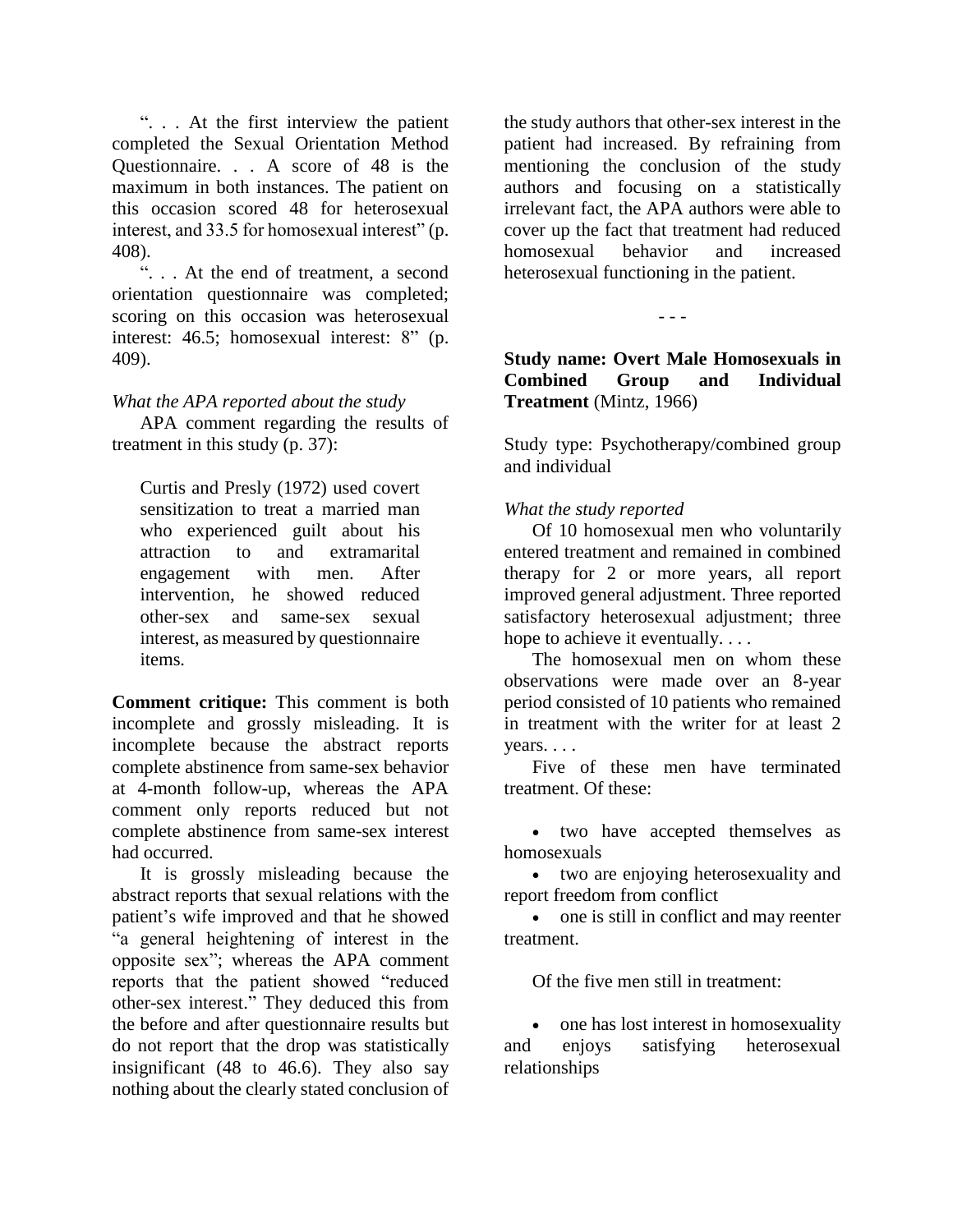• one does not intend to change his homosexual adjustment

• three appear to be moving toward heterosexuality, but with considerable anxiety and conflict (pp. 193–194).

## *What the APA reported about the study*

APA comment regarding the results of the patients in this study (p. 37):

Mintz (1966) found that 8 years after initiating group and individual therapy, 5 of his 10 research participants (50%) had dropped out of therapy. Mintz perceived that among those who remained,  $20\%$  (n = 1) were distressed,  $40\%$  (n = 2) accepted their same-sex sexual attractions, and 40% ( $n = 2$ ) were free from conflict regarding same-sex sexual attractions.

**Comment critique:** The APA authors mistakenly reversed the findings in this study and quoted the results of those who terminated treatment under the heading of those who remained. They also reported that 2 of these patients were "free from conflict regarding same-sex sexual attractions" but did not report that they were "enjoying heterosexuality."

Additionally, the description of the men who left the study as having "dropped out" is imprecise and misleading. All ten men completed a minimum of two years of therapy as stated clearly in the abstract, with 2 of the 5 who terminated treatment, "enjoying heterosexuality and freedom from conflict" as stated above. These men completed treatment successfully and then terminated it after it had achieved its goal. The term dropping out connotes leaving treatment prematurely and was not used by the study authors but was used by the APA authors.

# **Study name: Group Psychotherapy for Men Who Are Homosexual (Birk, 1974)**

- - -

Study type: Group psychotherapy

# *What the study reported*

Of the 66 patients in this series, almost half made heterosexuality an explicit treatment goal and remained in group therapy for 1 ½ years or more. Of these, 85 percent experienced at least partial heterosexual shifts and 52 percent striking, nearly complete heterosexual shifts.

Figure 8 summarizes in percentages the levels of heterosexual shift for the 27 patients who remained in therapy long enough  $(1 \frac{1}{2})$ years or more) to achieve near-maximal therapeutic results. The bar graph on the far left indicates that 23 out of 27 (85%) showed some evidence of heterosexual shift during therapy. The next bar graph shows that 14 out of 27 (52%) evinced a marked heterosexual shift during therapy, and the next shows that 17 out of 27 (63%) began having heterosexual intercourse during therapy. The bar graph on the far right shows that 10 out of 27  $(29%)$  are now married  $(p. 41)$ .

**Addendum:** This paper was originally presented at the Cornell Symposium on the Treatment of Sexual Disorders in January 1973. In the 20 months since then, there have been a total of 9 more heterosexual shifts (6 of these from the original series of 66) and 3 more marriages, all from the original series (p. 51).

## *What the APA reported about the study*

APA comment regarding the number of participants who dropped out of the study (p. 37):

Birk (1974) assessed the impact of behavioral therapy on 66 men, of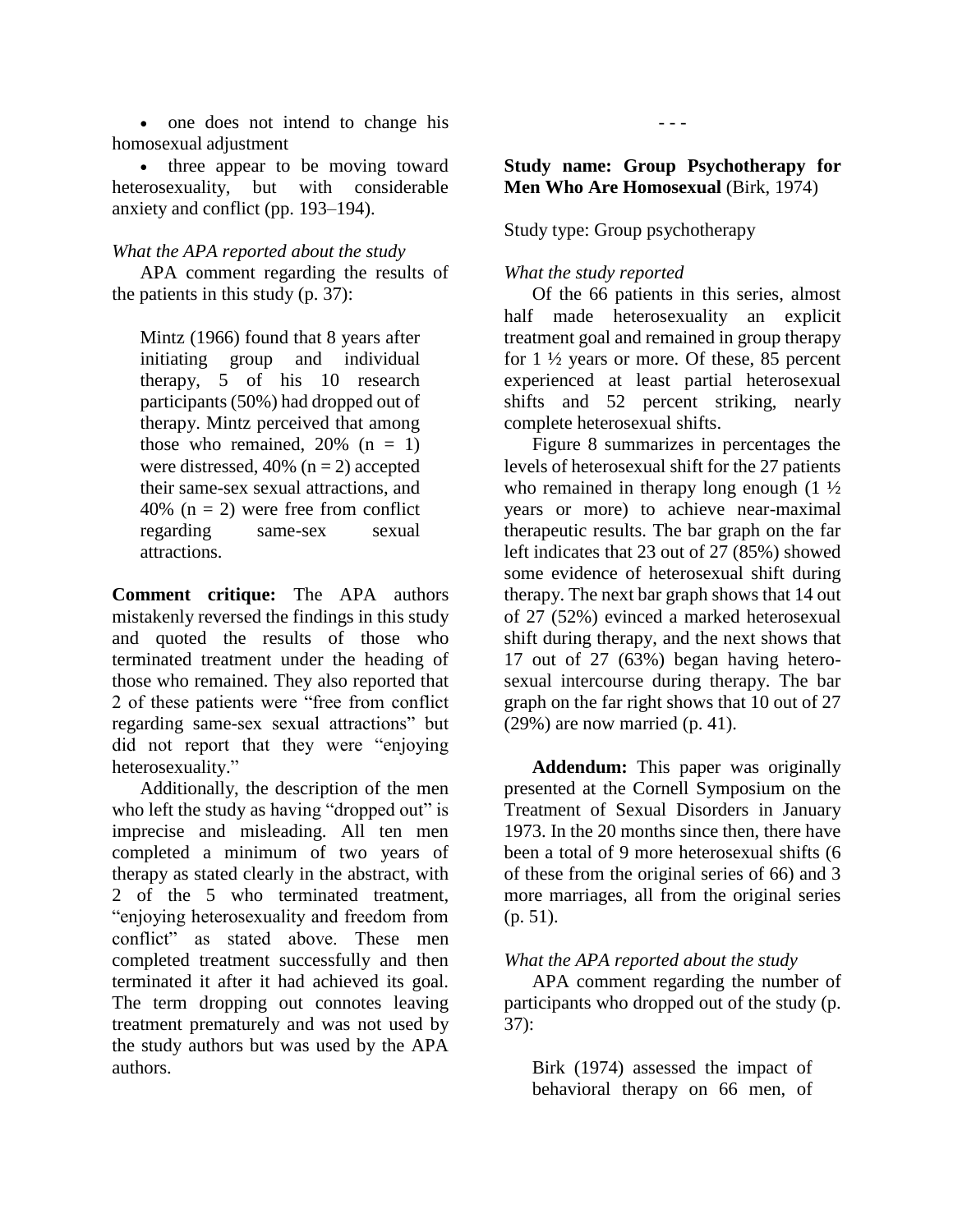whom 60% ( $n = 40$ ) had dropped out of intervention by 7 months. Among those who remained in the study, a majority shifted toward heterosexual scores on the Kinsey scale by 18 months.

**Comment critique:** Firstly, this study utilized group psychotherapy as stated in the title and not behavioral therapy as stated by the APA authors.

Secondly, the statement regarding 60% dropping out of treatment at 7 months is false and is directly contradicted beginning on page 39 where the authors discuss group therapy outcome data for the complete group of 66 patients. Of these patients, 53 were treated by male-female co-therapists, and 13 by a male therapist working alone. On page 40, the authors discuss the loss rate during the first 6 months of treatment for both groups and state:

In figure 7, the bar graphs show a time-matched loss rate for the first six months of therapy under the two different conditions. Though the N is very small for such a time-matched sample, the contrasting trends are striking: the loss rate with malefemale co-therapy was only 5 percent, while with solo male therapy the loss rate was 33 percent.

Thus, we see that 33% of 13 or 4 participants treated by a single male therapist, and 5% of 53 or 3 participants treated by male-female co-therapists, dropped out of intervention at six months for a total of 7 of 66 or 11%, and not 60% at seven months as reported by the APA authors.

APA comment regarding the number of participants who married in this study (p. 41):

Two uncontrolled studies (Birk, 1974; Larson, 1970) indicated that a minority of research participants ultimately married, though it is not clear what role, if any, intervention played in this outcome.

**Comment critique:** On page 38, the study authors state the following:

. . . The three bar graphs on the left show treatment results for those patients who remained in therapy for 2 ½ years or more, while the three bar graphs on the right show the corresponding outcome figures for those who remained in treatment for at least a year, but less than 2 ½ years. Thus, of the persevering subgroup of patients, 10 out of 13 (77%) shifted to or toward heterosexuality during treatment; 8 out of 13 began having heterosexual intercourse during treatment; and *6 out of 13 are now married as a result of treatment*. (emphasis added)

The conclusion of the study authors that 6 out of 13 patients married as a result of treatment is contradicted by the APA authors who state that "it is not clear what role, if any, intervention played in this outcome."

Secondly, as the abstract and statements from the author shows, this study reported some very impressive success percentages, yet the APA authors did not report any of them in their review.

## **Statement No. 3: There is some risk of harm in sexual orientation change efforts**

In the section entitled "Reports of Harm" of the APA report (pp.  $41-42$ ), the next 6 studies were brought as evidence for the following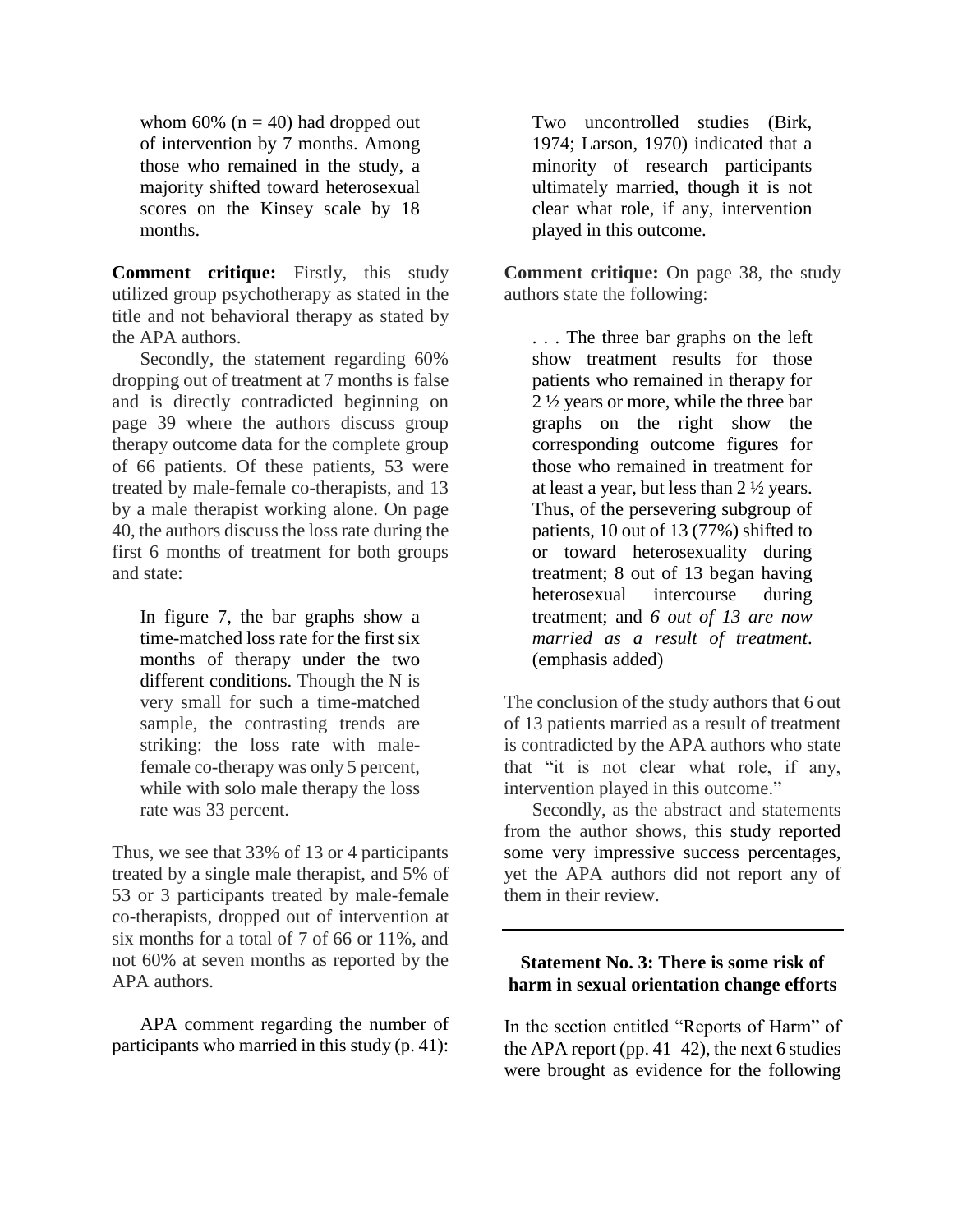conclusion the APA authors drew in the abstract:

[E]fforts to change sexual orientation are unlikely to be successful and involve some risk of harm, contrary to the claims of SOCE practitioners and advocates.

Examination of these studies will show that save for one possible exception (Quinn, Harbison, & McAllister, 1970), none of the authors attributed harm to their treatment method. The review will also show that in all 6 studies, the APA authors either misrepresent through omission or alter some aspect of the results reported in these studies.

The first 2 of the 6 studies have been discussed previously in this report, and only APA comments relating to claims of harm contained in these studies will be presented in this section.

## **1. Classical, Avoidance, and Backward Conditioning Treatment of Homosexuality** (McConaghy & Barr, 1973)

# *What the APA reported about the study*

In McConaghy and Barr's (1973) experiment, 1 respondent of 46 subjects is reported to have lost all sexual feeling and to have dropped out of the treatment as a result. Two participants reported experiencing severe depression, and 4 others experienced milder depression during treatment. No other experimental studies reported on iatrogenic effects. (p. 41)

**Comment critique:** The following statements were said by the study authors regarding any negative effects of treatment in this study:

All patients received 14 sessions of treatment during the five days in hospital. . . . All patients completed the sessions of treatment in hospital. (p. 153)

. . . One patient refused any booster treatments, as he had lost all sexual feeling, both heterosexual and homosexual subsequent to the initial treatment in hospital. At one-year follow-up his sexual feelings had returned to their state before treatment. Apart from this patient's response there were no complications which could be attributed to the treatment. In the year following treatment two patients experienced fairly severe depression, and four others had episodes of milder depression. All six had had many similar episodes in the past. Their reactions could not be regarded as "symptom substitutions," as all showed minimal response to treatment. (p. 153)

In the present and the two previous studies there has been no evidence of a significant disturbance of general behavior in patients treated with aversion therapy. (p. 161)

Based on these statements, the APA authors misstated or omitted results in the following ways:

1. They stated that one patient dropped out of the treatment due to loss of sexual feelings when he actually completed treatment but just refused booster treatments. They also fail to report that his sexual feelings returned at one year follow-up.

2. They stated that 6 patients reported severe and mild depression during treatment when the second comment above states that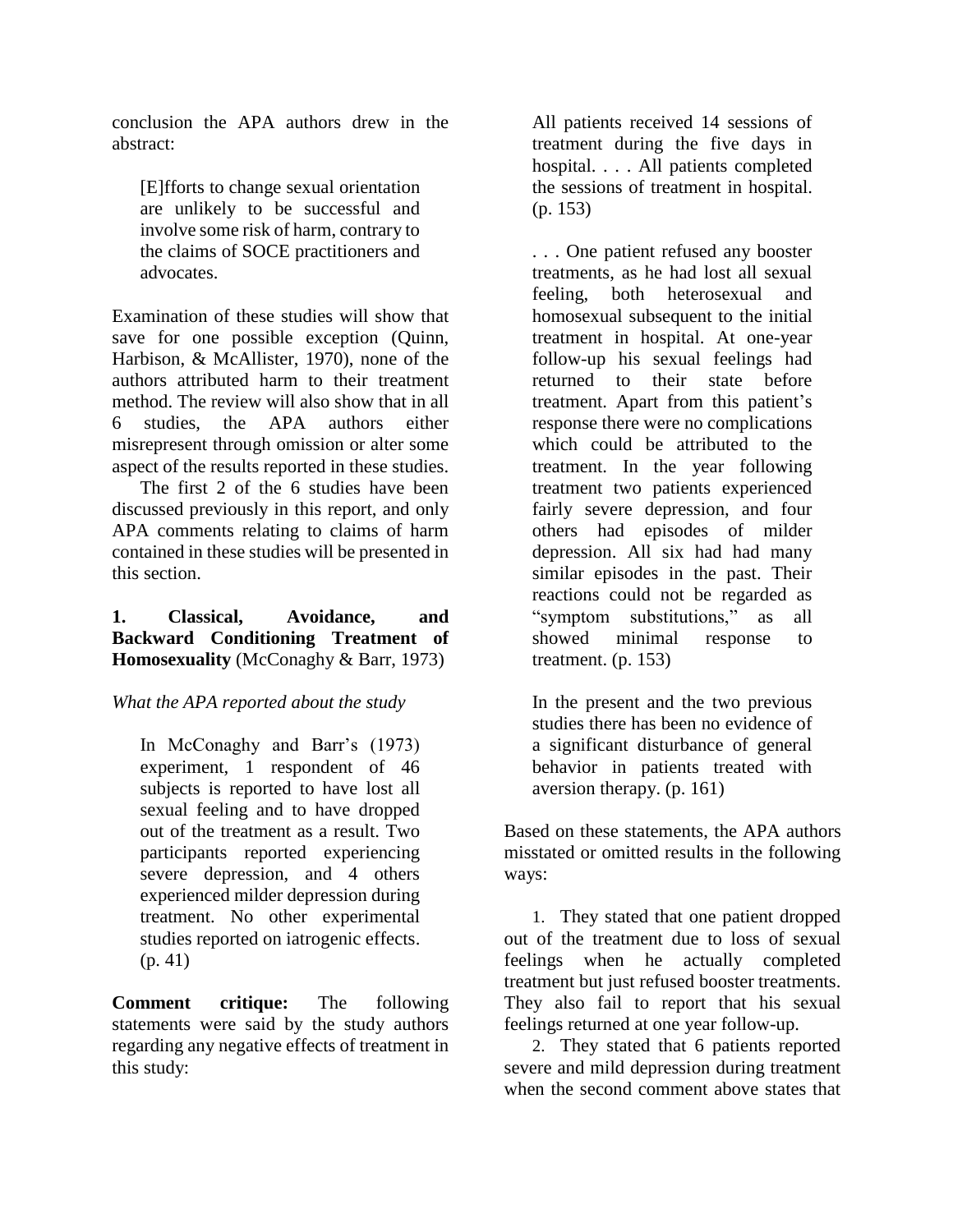these incidences occurred in the year following treatment.

3. They did not report that all 6 patients who suffered depression had many similar episodes in the past.

4. They did not accurately transmit the opinion of the study authors that save for one patient, "there were no complications that could be attributed to the treatment," and "in the present and two previous studies there has been no evidence of a significant disturbance of general behavior in patients treated with aversion therapy."

**2. Aversion Therapy of Homosexuality: A Pilot Study of 10 Cases** (Bancroft, 1969)

## *What the APA reported about the study*

In the study conducted by Bancroft (1969), the negative outcomes reported included treatment-related anxiety (20% of 16 participants), suicidal ideation (10% of 16 participants), depression (40% of 16 participants), impotence (10% of 16 participants), and relationship dysfunction (10% of 16 participants). Overall, Bancroft reported the intervention had harmful effects on 50% of the 16 research subjects who were exposed to it. (p. 41)

**Comment critique:** Firstly, the APA authors incorrectly place the number of study participants at 16, even though the title of the study expressly says, "A Pilot Study of 10 Cases." Additionally, this comment is a complete misrepresentation of the stated opinion of the study's author regarding the safety of the study. Nowhere does the author use the term harmful effects nor state any percentages of participants experiencing negative effects. Nor did the author report that the intervention "had harmful effects on

50% of the 16 research subjects who were exposed to it." The APA authors compiled these percentages and falsely presented them as having been reported by the author. To the contrary, regarding the overall safety of the study the authors state:

Also, although unpleasant, the treatment has been tolerated well, and in no case can the patient be said to be worse off as a result of it. . . . The directly unpleasant effects of treatment have not presented much problem, although clearly care is needed whilst treating patients already depressed or suffering from generalized anxiety. The most severe depressive reactions have occurred more as reactions to the changes following treatment than to the treatment itself, and as such are probably to be expected equally with other methods. (p. 1428**)**

# **3. Case of Homosexuality Treated by Aversion Therapy** (James, 1962)

Study type: aversion therapy

*What the APA reported about the study*

James (1962) reported symptoms of severe dehydration (acetonuria), which forced treatment to be suspended (p. 42).

**Comment critique:** This statement is disproved by the following description of the treatment method used in this study:

Treatment was carried out in a darkened single room, and during this time no food or drink other than the prescribed alcohol was allowed. At regular two-hourly intervals he was given an emetic dose of apomorphine by injection followed by 2 oz. (57 ml.) of brandy. . . . Thereafter a tape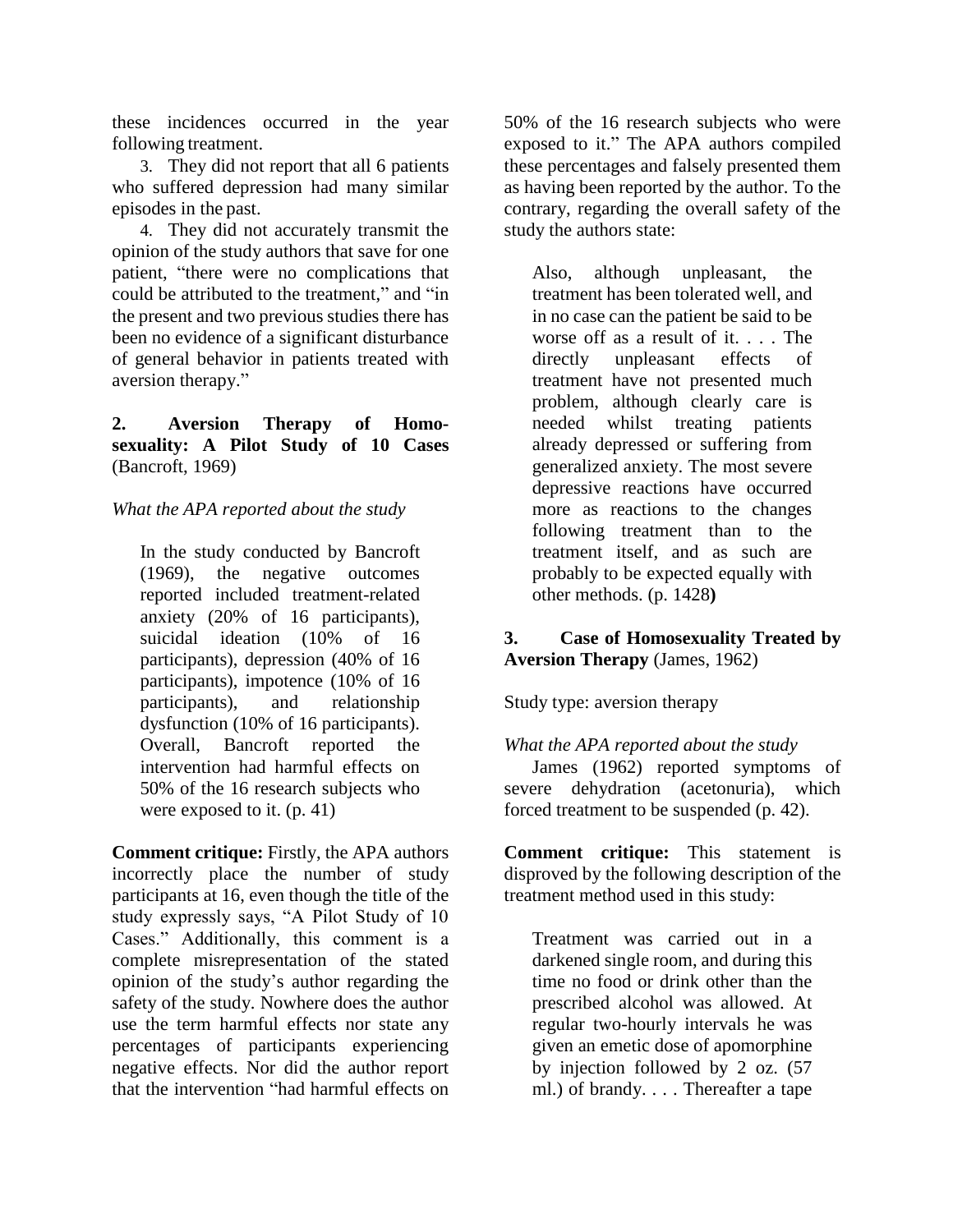was played twice over every two hours during the period of nausea. . . . After 30 hours the treatment was terminated because of acetonuria, and the patient was allowed up and about. After a period of 24 hours the treatment was restarted with another tape, which concentrated more wholly upon the effect his practices had had on him, again ending histrionically. Again the treatment was stopped because of acetonuria, this time after 32 hours. . . . On each of the third, fourth, and fifth days after the apomorphine treatment had finished a card was placed in his room, pasted on to it being carefully selected photographs of sexually attractive young women. (p. 769)

Thus, we see that treatment was not suspended because of acetonuria, but rather, extremely long sessions of fasting were continued until acetonuria occurred, then repeated after a period of 24 hours of rest. This process continued until 5 treatments had been administered. Acetonuria, therefore, was the signal point upon which to halt each treatment session and not a side effect that caused treatment to be completely suspended as implied by the statement of the APA authors.

#### **4. An Attempt to Shape Human Penile Responses** (Quinn, Harbison, & McAllister, 1970)

## *What the study reported*

A 28-year-old patient with a long history of homosexuality (Kinsey rating 5) was found on psychometric testing to be of superior intelligence and of relatively normal personality; he therefore received 35 sessions of anticipatory avoidance conditioning. Following treatment he described a great reduction in his homosexual interest but

complained of anxiety and "black depression" when imagining or attempting heterosexual behavior. He received 10 sessions of desensitization to reduce this anxiety. Eighteen months later the patient showed increasing homosexual interest and complained that he was only free from anxiety and depression when he avoided heterosexual fantasy or behavior (p. 213).

In one session the patient became anxious and complained of his "black depression." This was associated with attempts to imagine coital penetration. He was instructed to approach this fantasy in a hierarchical manner and then successfully completed this fantasy without complaining of anxiety (p. 214).

## *What the APA reported about the study*

Quinn, Harbison, and McAllister (1970) and Thorpe et al. (1964) also reported cases of debilitating depression, gastric distress, nightmares, and anxiety (p. 41).

**Comment critique**: In neither this study nor the next study by Thorpe was any mention made of nightmares as stated in the APA comment.

# **5. Aversion-Relief Therapy: A New Method for General Application** (Thorpe et al., 1964)

## *What the study reported*

A new technique named aversion-relief therapy is described. It appears to be suitable for general application in the field of neurosis and greatly simplifies the normal requirements of the treatment situation. Cases are presented in which the technique has been applied and the therapeutic results are so far encouraging.

# **Case 1** (p. 74)

Male homosexual aged 31. Admitted for treatment of a recurrent reactive depression.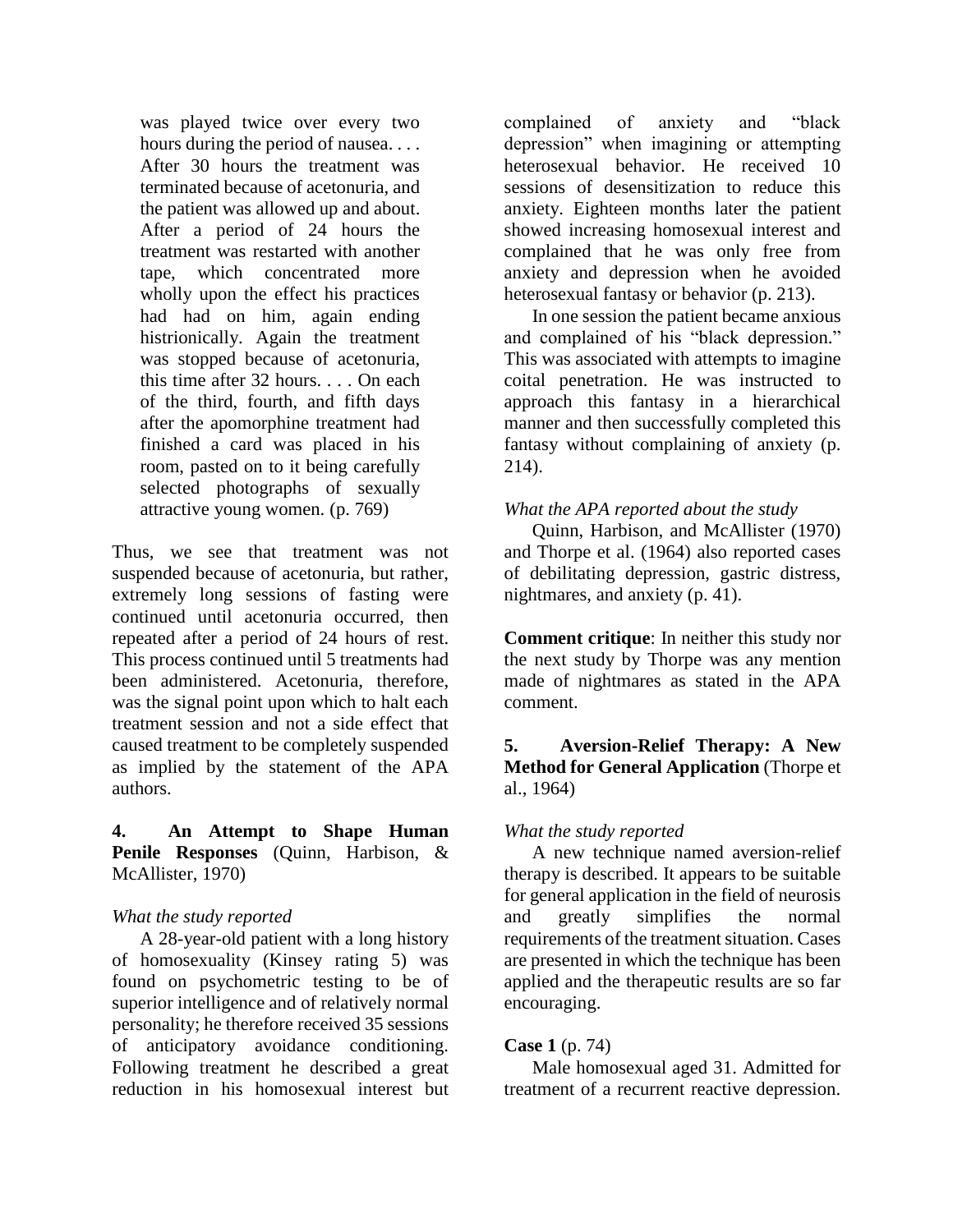He attributed all his present symptoms of anxiety, tension, and irritability to his sexual practices of which he was deeply ashamed. Results of psychological tests showed him to be highly anxious, his score on the MAS (Taylor, 1953) falling at the 98th percentile.

. . . *In the course of treatment, the patient developed depression and various gastric ailments*. However he persisted and completed treatment because he felt it was doing him good and really changing his sexual orientation. . . . Also he was claiming great satisfaction from his heterosexual masturbation fantasies and from seeing and kissing his girlfriend. He soon felt confident enough to leave hospital. . . . On discharge psychological assessment showed a drop from the 98th to 88th percentile on the MAS.

. . . His own assessment of the treatment was "I never think about homosexuals now and when I meet one, all I feel is aggression and disgust. On the other hand for the first time in my life I am considering sex with a woman as a possibility and an enjoyable one too."

#### **Discussion:**

It would appear that this method of treatment is an extremely effective way of producing a change in behavior. . . . In regard to neuroticism or anxiety measures before treatment there is no detectable relationship between these and response to treatment. Most of our patients were extremely anxious both clinically and psychometrically, as can be seen from the case details. Not only were they able to tolerate treatment but there was no evidence of exacerbation of symptoms.

#### *What the APA reported about the study*

Quinn, Harbison, and McAllister (1970) and Thorpe et al. (1964) also reported cases of debilitating depression, gastric distress, nightmares, and anxiety (p. 41).

**Comment critique:** This patient had a history of depression, anxiety, etc. and was

originally admitted into the hospital for depression. As the case history states, the patient willingly continued treatment and ultimately benefited from it, yet this was not reported by the APA authors. No evidence of harm from the treatment was reported by the study's authors as stated explicitly in the discussion comment above, yet the APA authors included this study as evidence of harm from SOCE.

**6. An Experimental Analysis of Feedback to Increase Sexual Arousal in a Case of Homo- and Heterosexual Impotence: A Preliminary Report** (Herman & Prewett, 1974)

#### *What the study reported*

The subject was a 51-year-old male who reported a homosexual history dating from age 13. Homosexual activity was greatest during his mid-twenties, but he had never been able to maintain an erection for more than a few minutes and had ejaculated during only one encounter.

#### **Discussion:**

The results of the present study indicate that informational feedback can be used to systematically modify penile responding. . . . The increase in penile responding was paralleled by the achievement of ejaculation during masturbation, changes in masturbatory fantasy, and reports of homoand heterosexual behavior outside the laboratory. However, approximately 7 months after discharge, the subject was readmitted to the hospital for medical complications following excessive drinking. He indicated that he had been "jilted" in a homosexual affair, attempted reconciliation, failed, and began to drink excessively**.**

## *What the APA reported about the study*

Herman and Prewett (1974) reported that following treatment, their research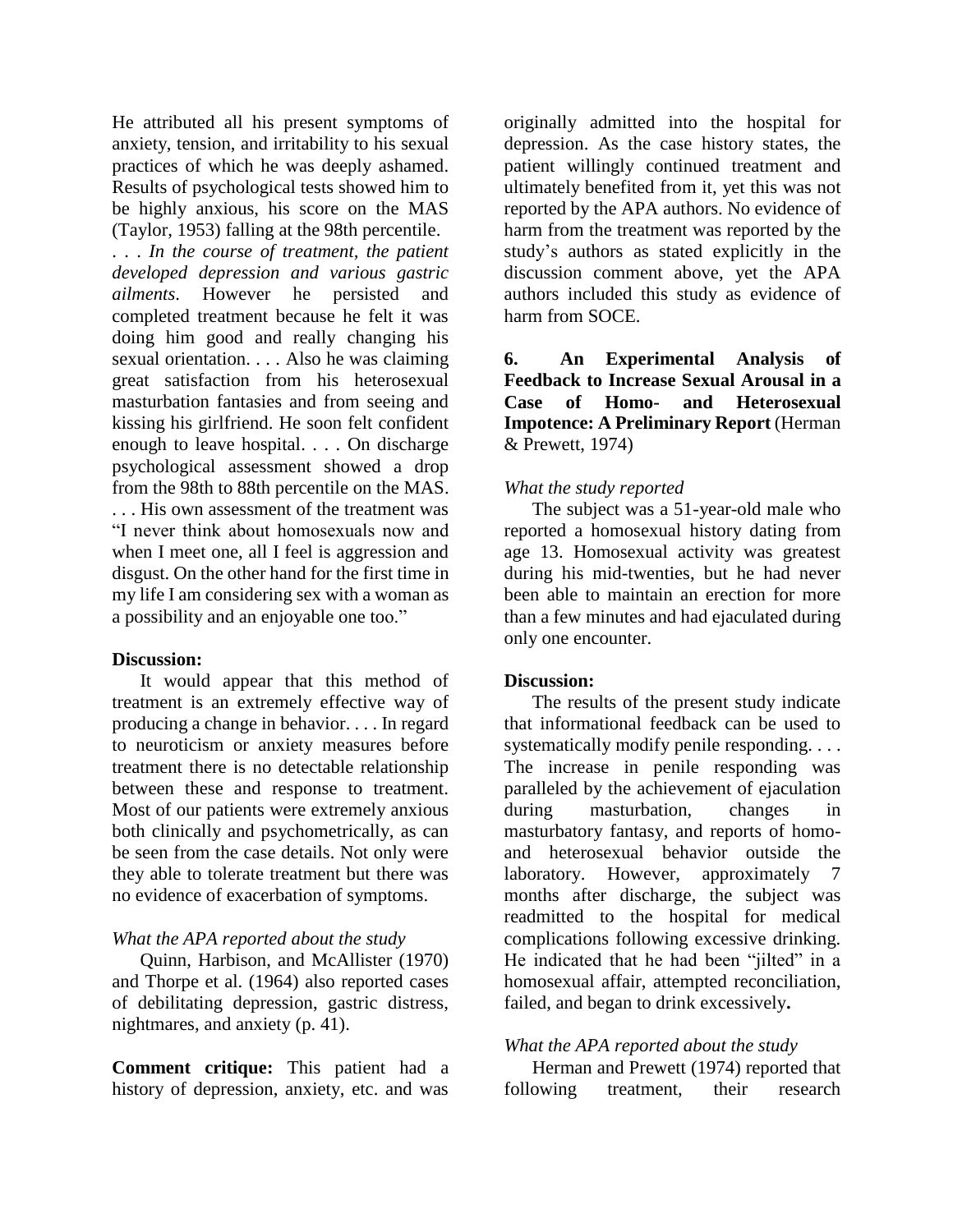participant began to engage in abusive use of alcohol that required his rehospitalization. It is unclear to what extent and how his treatment failure may have contributed to his abusive drinking (p. 41).

**Comment critique**: The study clearly states that the reason for his excessive drinking was due to his having been jilted in a homosexual affair, yet the APA authors state it is unclear whether treatment failure caused the problem.

#### **Conclusion**

As stated above, this critique has examined only 9 of 140 pages (Chapter 4) of the APA report, and has focused mainly on fabrication (i.e. false data). A full research misconduct investigation is required to determine the total extent of errors, omissions, and falsifications that exist in the report.

#### **Appendix A**

The following is a partial list of scores of books or chapters in books, which deal with SOCE and its efficacy that were published during the period under consideration in the APA study (1960–2006) but were not included in that study.

Many of the book titles and their commentary were taken from a report entitled "What Research Shows: NARTH's Response to the APA Claims on Homosexuality" by The Scientific Advisory Committee of the National Association for Research and Therapy of Homosexuality (Phelan, Whitehead, & Sutton, 2009).

1. Bieber, T. B. (1971). Group therapy with homosexuals. In Kaplan & Sadock (Eds.), *Comprehensive Group Psychotherapy*. Baltimore, MD: Williams and Wilkins, 518–533.

Bieber reported a success rate of more than 40 percent through the use of group therapy.

2. Cappon, D. (1965). *Toward an Understanding of Homosexuality.* Englewood Cliffs, NJ: Prentice-Hall.

Cappon reported treatment outcomes of his clinical work with 150 patients using psychoanalytic-based treatments (including individual, group, and combined therapy). He found a 50-percent cure rate for homosexual men and a 30-percent cure rate for homosexual women. For those identified at the onset of treatment as bisexual, Cappon reported a 90-percent cure rate. After an average 20-month follow-up, only 10 percent lost part of their previous level of improvement and had to be reclassified or, when possible, treated further.

3. Feldman, M. P. & MacCulloch, M. J. (1971). *Homosexual Behavior: Therapy and Assessment.* Elmsford, NY: Pergamon Press.

Feldman and MacCulloch reported follow-up results on research done with 63 homosexual men between 1963 and 1965. They found that 29 percent of the men who had no prior heterosexual experience had changed. "Change" was indicated by ceasing homosexual behavior, having only occasional homosexual fantasies or attractions, and developing strong heterosexual fantasy, behaviors, or both.

4. Freund, K. (1960). Some problems in the treatment of homosexuality. In H. J. Eysenck (Ed.), *Behavior Therapy and the Neuroses.* Oxford, England: Pergamon Press.

Freund employed chemical aversion techniques to modify homosexual preference in 67 clients. Twenty of the clients were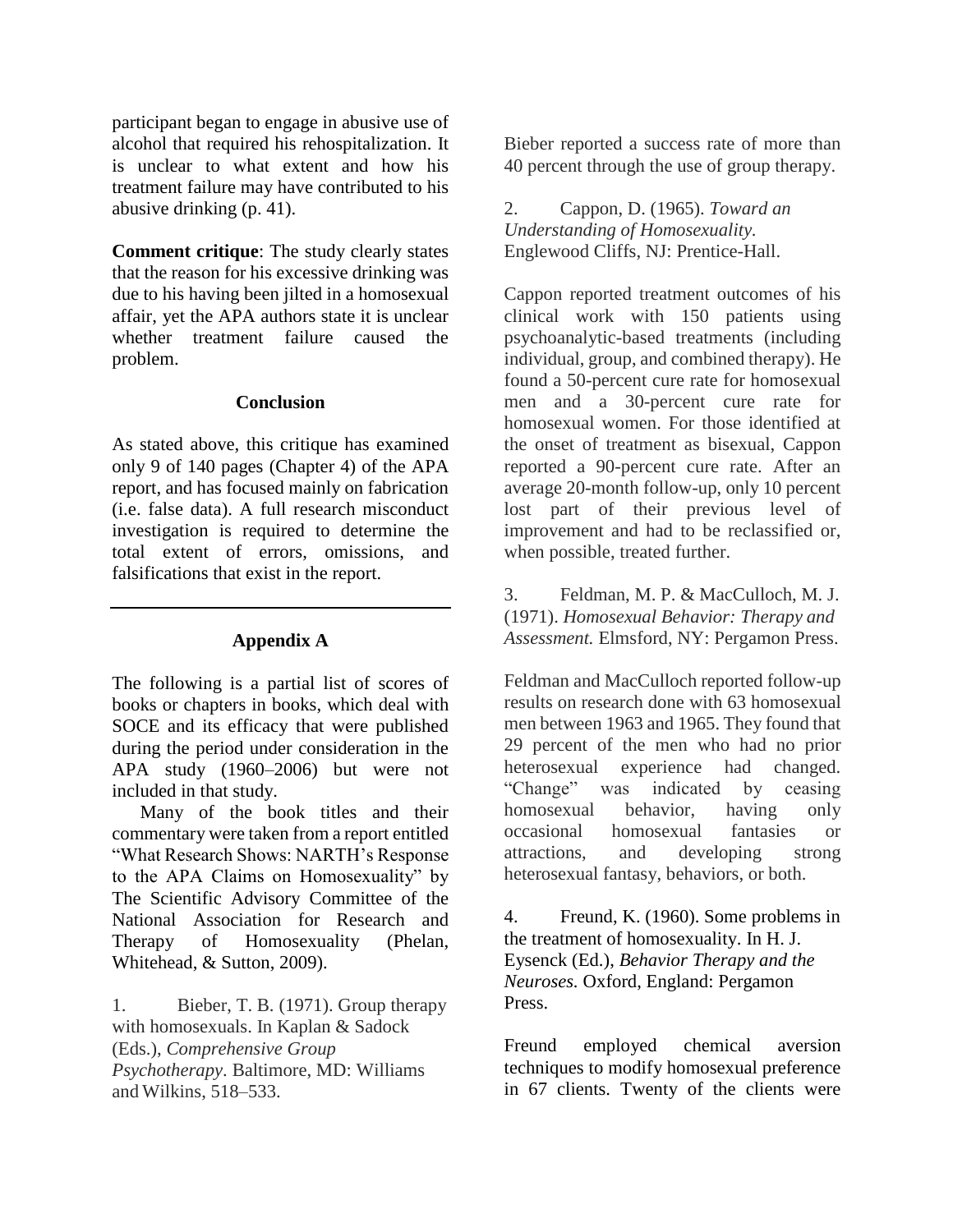excluded from the final report. With a 3- to 5 year follow-up, no improvement was observed in 60% of the cases, short-term improvement (decreased homosexual arousal) in 40% of the cases, and long-term success (3–5 years) in 25% of the total cases.

5. Glover, E. (1960). *The Roots of Crime: Selected Papers in Psychoanalysis,* vol. 2*.* NY: International Universities Press.

Glover discussed a series in which he treated 103 adults and 10 juveniles, with the duration of treatment varying from five months to five years. In seven cases, hormone treatment was used, either with or without psychotherapy. In terms of successful outcomes, 44 percent of the exclusively homosexual patients showed no further homosexual impulses after treatment, and 51 percent of the bisexuals lost all of their homosexual impulses.

6. Hatterer, L. (1970). *Changing Homosexuality in the Male.* New York, NY: McGraw-Hill Book Co.

Hatterer evaluated 710 homosexual men as admitting psychiatrist for the Payne Whitney Psychiatric Outpatient Clinic of the New York Hospital and in private practice and treated over 200 of them over a 17-year period. Of those patients, he reports that 49 fully recovered from a homosexual orientation, 19 partially recovered, and 76 remained homosexual. Of the recovered patients, 20 married for the first time, and 10 were married and remained married.

7. Mayerson, P., & Lief, H. (1965). Psychotherapy of homosexuals: A follow-up study of 19 cases, In J. Marmor (Ed*.*), *Sexual Inversion: The Multiple Roots of Homosexuality.* Basic Books Inc., 302–344*.*

Mayerson and Lief conducted a follow-up study of 19 patients (14 men and 5 women) who had originally presented with "homosexual problems" (p. 331). The mean duration of therapy was 1.7 years, and the mean follow-up was 4.5 years. At the time of follow up, 47 percent of patients were found to be "apparently recovered" or "much improved" and identified themselves as "exclusively heterosexual." Twenty-two percent of them had originally identified themselves as "exclusively homosexual."

8. Ovesey, L. (1969). *Homosexuality and Pseudo Homosexuality.* New York: Science House.

After a follow-up of five or more years, Ovesey reported the case studies of three successfully treated (homosexual) men. "Success" for men who were being treated to change from homosexuality to heterosexuality was not just "potency" with women, but satisfaction in the "total relationship," including marriage (pp. 123– 124). Treatment focused on understanding unconscious motives that had compelled the patients to flee from women and to seek contact with men.

9. Siegel, E. V. (1988). *Female Homosexuality: Choice Without Volition*. Psychoanalytic Inquiry Book Series*.*  Hilldale, NJ: Analytic Press.

Siegel treated 12 females who considered themselves exclusively homosexual at the beginning of treatment. At the conclusion of treatment, more than half had become "fully heterosexual."

10. Socarides, C. W. (1978). *Homosexuality: Psychoanalytic Therapy.* New York: Jason Aronson.

Socarides reported that from 1967 to 1977, 20 of 44 patients (45%) whom he treated using "full-scale psychoanalysis" developed full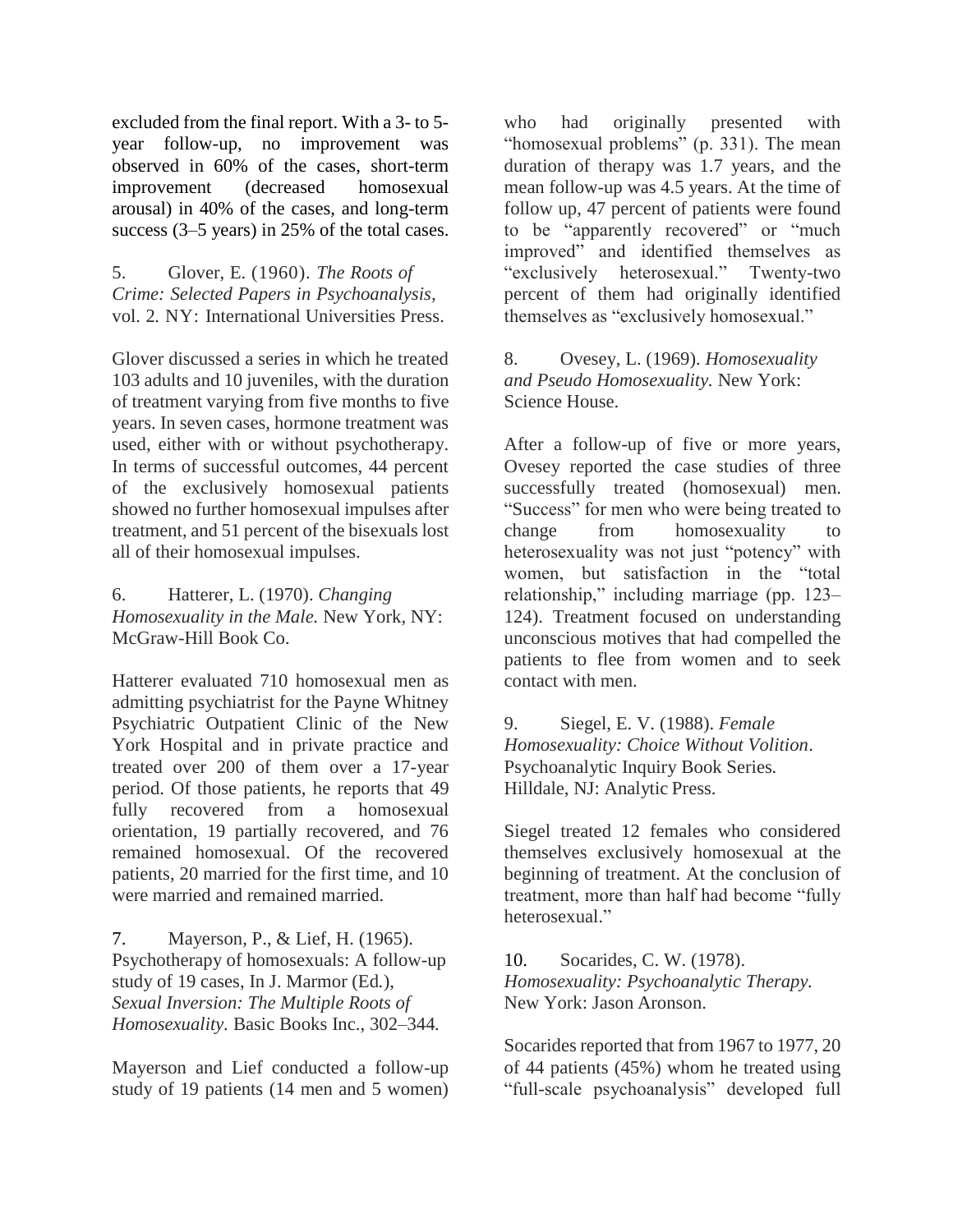"heterosexual functioning." This included having "love feelings for their heterosexual partners" (p. 406).

11. Van den Aardweg, G. J. M. (1968). *Homosexuality and Hope: A Psychologist Talks about Treatment and Change*. Ann Arbor, MI: Servant Books.

Van den Aardweg reported treating 101 homosexuals with cognitive approaches. About 60 percent had at least a satisfactory outcome, while one-third of those changed substantially toward a heterosexual adaptation.

- - -

The following are a list of books printed on the subject of SOCE during the APA time period, which are presented without commentary:

1. Davies, B. & Rentzel, L. (1993). *Coming Out of Homosexuality: New Freedom for Men and Women.* Downers Grove, IL: InterVarsity Press.

2. Davison, G. C. (1991). Constructionism and morality in therapy for homosexuality. In Gonsiorek & Weinrich, *Homosexuality: Research Implications for Public Policy*. Newbury Park, CA: Sage Publishing, 137–148.

3. Ellis, A. (1965). *Homosexuality: Its Causes and Cure.* New York: Lyle Stuart.

4. Feldman, M. P. & MacCulloch, M. J. (1971). *Homosexual Behavior: Therapy and Assessment.* Elmsford, New York: Pergamon Press.

5. Kronemeyer, R. (1980). *Overcoming Homosexuality.* New York: Macmillan.

6. Nicolosi, J. (1991). *Reparative Therapy of Male Homosexuality: A New Clinical Approach.* Northvale, NJ: Jason Aronson.

7. Volkan, V. D. (1992). *The Homosexualities and the Therapeutic Process.* Madison, CT: International Universities Press, 251–275.

## **Appendix B**

The following is a short list of studies which deal with SOCE and its efficacy that were published during the period under consideration in the APA study (1960–2006) but were not included in that study. Many of these studies and their commentary were taken from the report entitled "What Research Shows: NARTH's Response to the APA Claims on Homosexuality" by The Scientific Advisory Committee of the National Association for Research and Therapy of Homosexuality (Phelan, Whitehead, & Sutton, 2009).

#### *Method: Psychoanalysis*

1. Berger, J. (1994). The psychotherapeutic treatment of male homosexuality. *American Journal of Psychotherapy, 48,* 251–261.

Berger described two cases of reorientation success. One "resulted in the patient marrying and fathering three children and living a heterosexually fulfilling and enjoyable life" (p. 255). The other was a "successful longterm psychodynamic psychotherapy treatment [that] helped relieve the patient of his original presenting symptoms and enabled him to become comfortably and consistently heterosexual" (p. 255).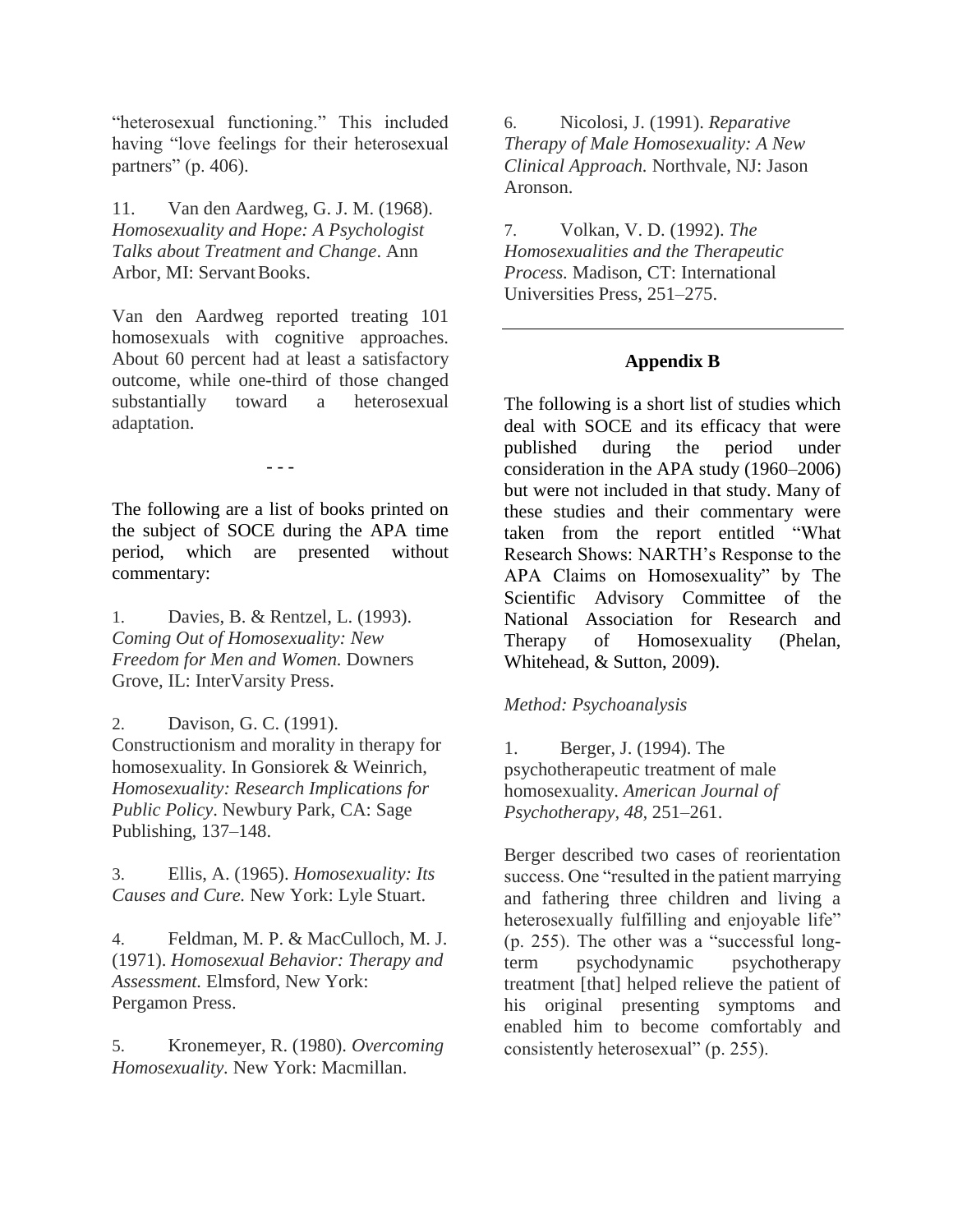2. Beukenkamp, C. (1960). Phantom patricide. *Archives of General Psychiatry, 3,* 282–288.

Beukenkamp treated a homosexual man with individual and group psychoanalysis. The treatment resulted in his reorientation to heterosexuality in both behavior and experiences.

3. Bieber, I., & Bieber, T. B. (1979). Male homosexuality. *Canadian Journal of Psychiatry, 24,* 409–419.

Bieber and Bieber reported that since the original study (Bieber I., "A Psychoanalytic Study of Male Homosexuals," Basic Books, 1962), they had seen more than 1,000 homosexual men and that "the data obtained [were] in accord with the (previous) research findings, thus strengthening validity and reliability" (p. 417). The researchers reported that "we have followed patients for as long as 20 years who have remained exclusively heterosexual. Reversal rates now range from 30% to an optimistic 50%."

4. Coates, S. (1962). Homosexuality and the Rorschach test. *British Journal of Medical Psychiatry, 35,* 177–190.

Coates examined 45 cases of homosexual patients who were treated at the Portman Clinic between the years of 1954 and 1960. He found that 7 of 45 cases (16%) were classified as "better" (p. 180), meaning that patients reported no active homosexual behaviors.

5. Jacobi, J. (1969). Case of homosexuality. *Journal of Analytical Psychology, 14,* 48–64.

Jacobi reported treating 60 patients, 10 percent of whom made a satisfying transformation to heterosexuality.

6. Kaye, H. E., Berl, S., Clare, J., Eleston, M. R., Gershwin, B. S., Gershwin, P., Kogan, L. S., Torda, C., & Wilbur, C. B. (1967). Homosexuality in women. *Arch General Psychiatry,17*(5), 626–634.

Kaye sent a 26-page survey to 150 psychoanalysts who saw homosexual women in their practice and received back 24 completed surveys. 8 of 15 cases that were reported to be in the "homosexual range" (Kinsey scores of 4–6) at the onset of treatment had shifted to a Kinsey score of 0 (exclusively heterosexual). Kaye concluded, "Apparently at least 50% of them can be helped by psychoanalytic treatment" (p. 633).

7. Lamberd, W. G. (1971). Viewpoints: What outcome can be expected in psychotherapy of homosexuals? *Medical Aspects of Human Sexuality, 5*(12), 90–105.

Lamberd reported three case studies, in which after a one-year follow-up, each of the patients could be considered as successfully treated.

8. MacIntosh, H. (1994). Attitudes and experiences of psychoanalysis in analyzing homosexual patients. *Journal of the American Psychoanalytic Association, 42,* 1183–1207.

A survey of 285 anonymous members of the American Psychoanalytic Association conducted by MacIntosh (1994) revealed that of 1,215 homosexual patients analyzed by those members, 23 percent changed from homosexuality to heterosexuality and 84 percent received significant therapeutic benefits.

9. Ovesey, L., Gaylin, W., & Hendin, H. (1963). Psychotherapy of male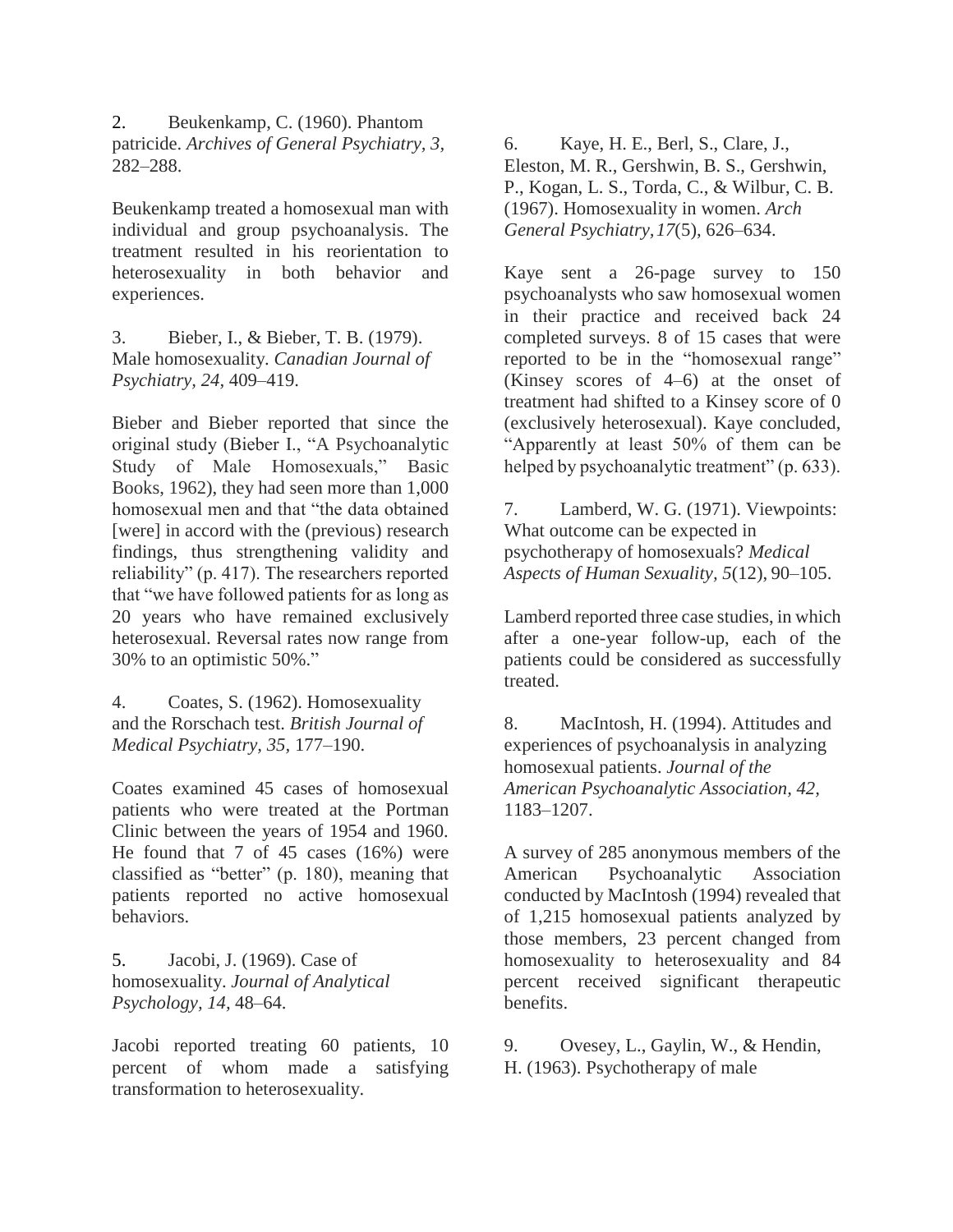homosexuality: Psychodynamic formulation. *Archives of General Psychiatry, 9,* 19–31.

Ovesey, Gaylin, and Hendin reported successfully treating three men who had homosexual inclinations. After being followed for as long as five years, the men reported that they were able to maintain pleasurable heterosexual behavior, which had been the goal of their therapy.

10. Ovesey, L., Gaylin, W., & Hendin, H. Psychotherapy of male homosexuality: Prognosis, selection of patients, technique. *The American Journal of Psychotherapy, Jul. 19:3.*

The authors describe details and special problems in therapeutic technique in their 1963 study, cited previously.

11. Wallace, L. (1969). Psychotherapy of a male homosexual. *Psychoanalytic Review, 56,* 346–364.

Wallace conducted analysis with a homosexual man who subsequently achieved heterosexual adjustment. After a six-year follow-up, the patient's reported successes included strengthened ego functions and deepened insight into both his fear of heterosexuality and his unconscious fantasies about homosexual encounters, as well as the initiation of satisfactory heterosexual activity.

## *Method: Behavior and Cognitive*

1. Cantón-Dutari, A. (1974). Combined intervention for controlling unwanted sexual behavior. *Archives of Sexual Behavior, 3*(4), 367–371.

Cantón-Dutari, A. (1976). Combined intervention for controlling unwanted sexual behavior: An extended follow-up. *Archives of Sexual Behavior, 5*(4), 323–325.

Canton-Dutari, (1974, 1976) reported on 49 homosexual patients who were able to control their sexual arousal in the presence of homosexual stimuli after treatment. 31 were followed up for an average period of 4 years. 19 subjects (61%) remained exclusively heterosexual, and 9 subjects (29%) reported both heterosexual and homosexual intercourse. 3 reported no sexual behavior.

2. Davison, G. C., & Wilson, G. T. (1973). Attitudes of behavior therapists towards homosexuality. *Behavior Therapy, 45*(5), 686–696.

In response to a 35-item questionnaire sent to 149 randomly selected members of the Association for the Advancement of Behavior Therapy and to all 75 members of the British Behavior Therapy Association, 86 (or 38%) responses were received. The mean claim of percentage of success in decreasing homosexual behavior was 60%.

3. Kraft, T. (1967). A case of homosexuality treated by systematic desensitization. *American Journal of Psychotherapy, 21*(4), 815–821.

Kraft, T. (1970). Systematic desensitization in the treatment of homosexuality. *Behavior Research and Therapy, 8,* 319.

Kraft (1967,1970) treated two homosexual men with a combination of systematic desensitization and psychoanalysis and reported a return to heterosexual functioning in both men.

4. MacCulloch, M. J., & Feldman, M. P. (1967). Aversion therapy in management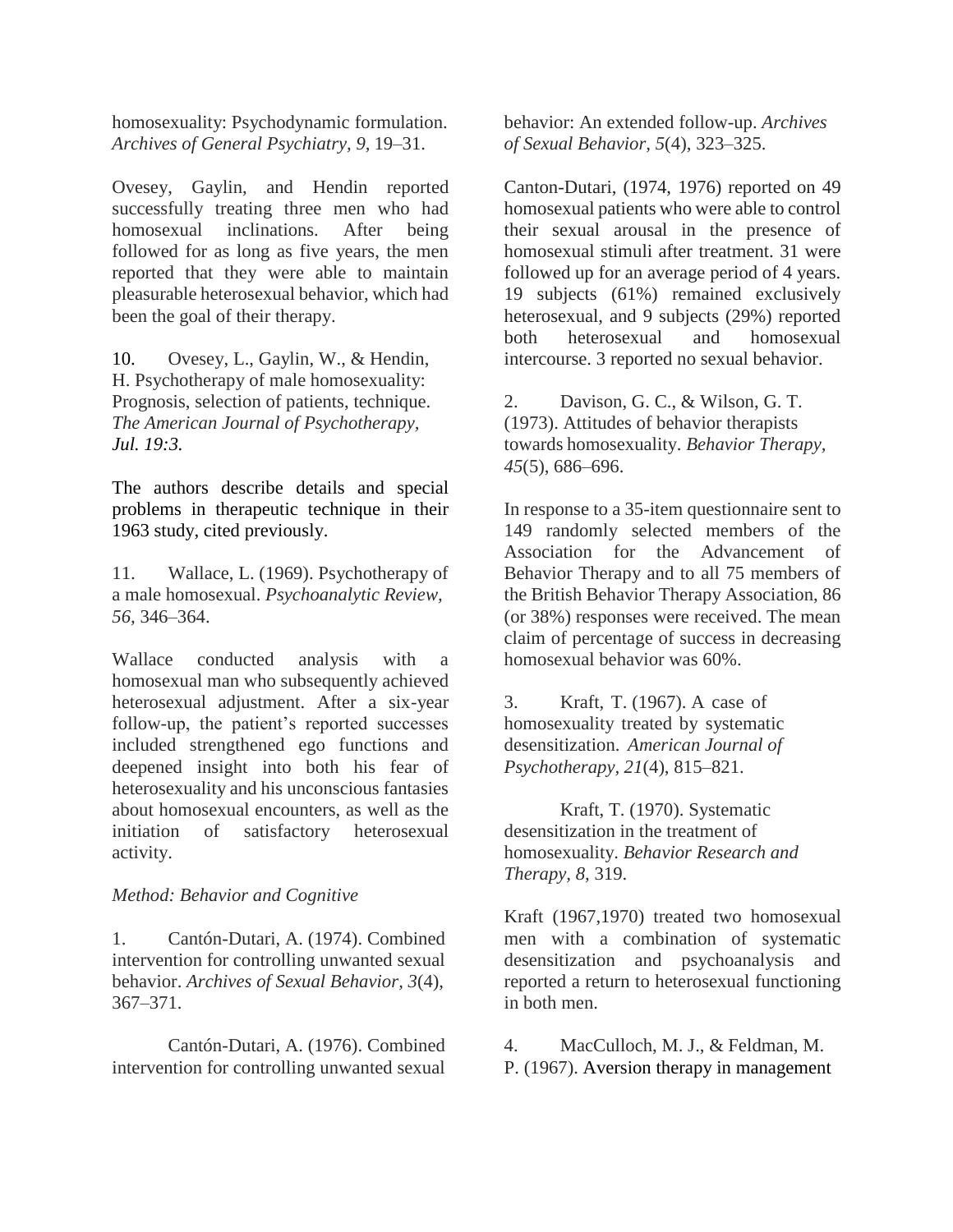of 43 homosexuals. *British Medical Journal, 2,* 594–597.

MacCulloch and Feldman used an anticipatory avoidance aversion therapy in the treatment of 45 homosexuals. Thirty-six patients completed treatment and 25 of them were declared significantly improved at 1–2 year follow-ups with the following Kinsey Scale Rating scores  $(0 =$  exclusively heterosexual and  $6 =$  exclusively homosexual). 14 of 25 patients scored 0, 9 patients scored 1, and 2 patients scored 2.

5. Maletzky, B. M. & George, F. S. (1973). The treatment of homosexuality by assisted covert sensitization. *Journal of Behavior Research and Therapy, 11*(4), 655–657.

Maletzky and George reported on 10 homosexual men who were treated with covert sensitization behavioral therapy. A 90 percent success rate was found at the 12 month follow-up assessment.

6. Mather, N. J. (1966). The treatment of homosexuality by aversion therapy. *Medicine, Science, and the Law, 6*(4), 200– 205.

Mather reported that of 36 homosexuals treated with behavioral and aversion techniques, 25 were considered much improved on the Kinsey scale.

7. Pradhan, P. V., Ayyar, K. S., & Bagadia, V. N. (1982). Homosexuality: Treatment by behavior modification. *Indian Journal of Psychiatry, 24,* 80–83.

Pradhan, Ayyar, and Bagadia demonstrated that by utilizing behavioral modification techniques, 8 of 13 homosexual men showed a shift to heterosexual adaptation that was

maintained at a six-month and one-year follow-up.

8. Shealy, A. E. (1972). Combining behavior therapy and cognitive therapy in treating homosexuality. *Psychotherapy Theory, Research and Practice, 9,* 221–222.

Shealy treated a male homosexual using a cognitive-behavioral approach. At the end of 15 1-hour sessions, the subject reported that his overt deviant behavior had stopped and homosexual imagery was much less.

9. Van den Aardweg, G. J. M. (1972). A grief theory of homosexuality. *American Journal of Psychotherapy, 26*(1), 52–68.

Van den Aardweg reported that 9 of 20 patients were completely cured through the use of exaggeration therapy. "Cure" meant that they reported no homosexual fantasies or behaviors after treatment.

#### *Method: Group Therapies*

1. Birk, L., Miller, E., & Cohler, B. (1970). Group psychotherapy for homosexual men. *Acta Psychiatrica Scandinavica, 218,* 1–33.

After two years of group therapy with malefemale co-therapists, 9 of 26 (35%) overt homosexually identified men shifted completely or towards heterosexuality.

2. Hadden, S. B. (1966). Treatment of male homosexuals in groups. *International Journal of Group Psychotherapy, 16*(1), 13– 22.

Hadden reported a 38-percent success rate after treating 32 homosexuals in group therapy.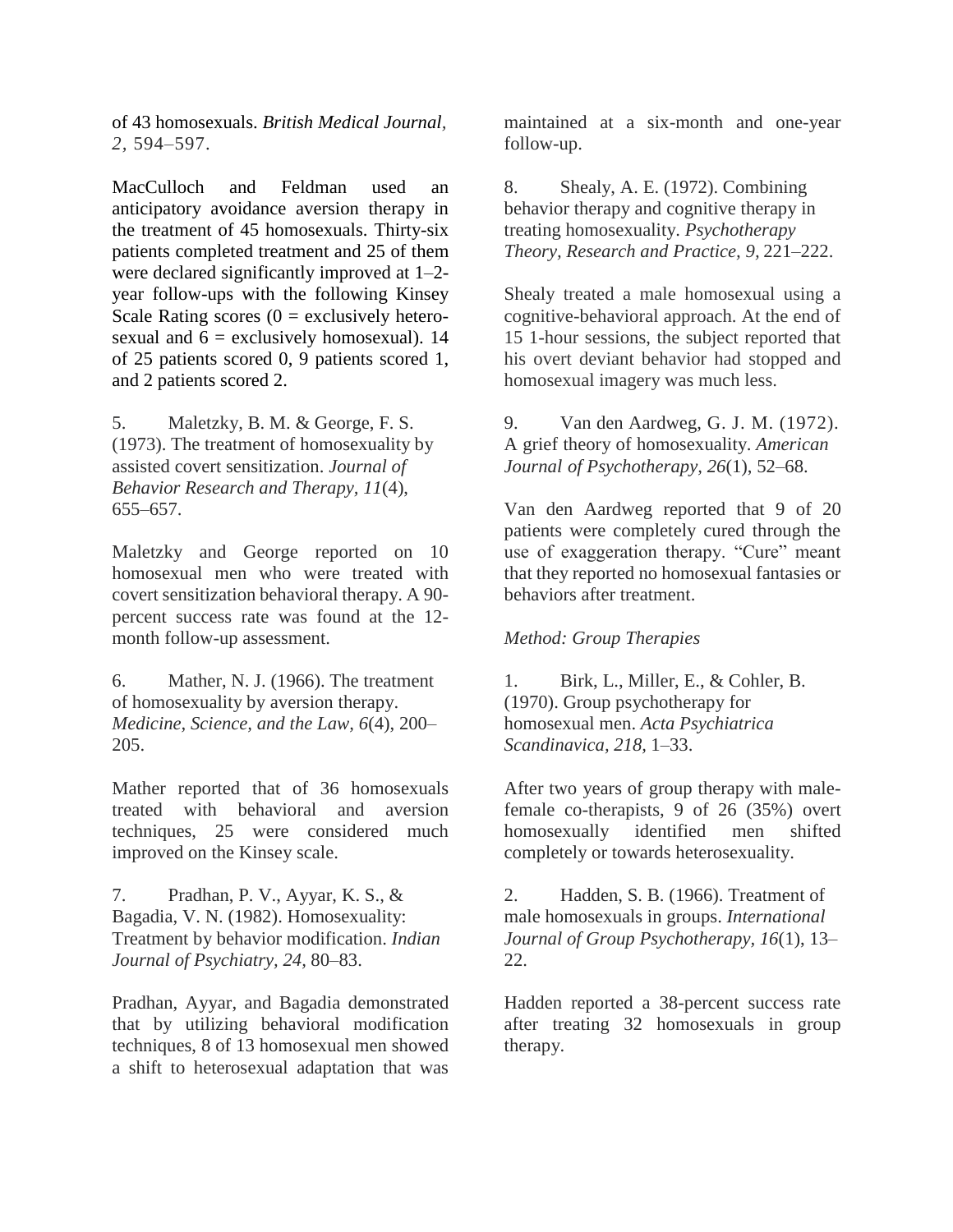3. Hadden, S. B. (1971). Group therapy for homosexuals. *Medical Aspects of Human Sexuality, 5*(1), 116–127.

Hadden confirmed a 33-percent success rate in treating homosexual patients in group therapy.

4. Miller, P. M., Bradley, J. B., Gross, R. S., & Wood, G. (1968). Review of homosexuality research (1960–1966) and some implications for treatment. *Psychotherapy Theory, Research, and Practice, 5,* 3–6.

Miller, Bradley, Gross, & Wood reported that similar to behavioral therapy, approximately one-third or more of group therapy clients reported a desired shift in sexual orientation.

5. Pittman, F. S., & DeYoung, C. D. (1971). The treatment of homosexuals in heterogeneous groups. *International Journal of Group Psychotherapy, 21,* 62–73.

Pittman and DeYoung reported that 2 of 6 homosexuals treated in group therapy received maximum benefit and achieved their goal of a satisfactory shift toward heterosexuality.

6. Truax, R., & Tourney, G. (1971). Male homosexuals in group therapy: A controlled study. *Diseases of the Nervous System, 32*(10), 707–711.

Truax and Tourney reported that group treatment of 30 patients compared to 20 untreated resulted in increased heterosexual orientation, decreased homosexual preoccupation, reduced neurotic symptomatology, improved social relations, and increased insight into the causes and implications of their homosexuality. Changes in sexual behavior included increased heterosexual dating, decreased homosexual

experiences, and increased heterosexual intercourse. While heterosexual functioning improved with further therapy, even more improvement was seen in associated neurotic symptomatology.

## *Method: Meta-Analyses*

1. Clippinger, J. A. (1974). Homosexuality can be cured. *Corrective & Social Psychiatry & Journal of Behavior Technology, Methods & Therapy, 20*(2), 15– 28.

Clippinger's meta-analysis of the treatment of unwanted homosexuality demonstrated that of 785 homosexuals treated, 307 (40%) either significantly improved in the direction of their desired goal or had made at least some shift toward heterosexuality.

## 2. Goetze, R. M. (1997). *Homosexuality and the Possibility of Change: A Review of 17 Published Studies*. New Direction Ministries of Canada.

In an analysis of 17 studies, Goetze found that a total of 44 subjects who had been exclusively or predominately homosexual had experienced a shift toward heterosexual adjustment.

3. James, E. C. (1978). *Treatment of Homosexuality: A Reanalysis and Synthesis of Outcome Studies.* Unpublished doctoral dissertation. Provo, UT: Brigham Young University.

In this meta-analysis, E. C. James (1978) concluded that when the results of all research studies before 1978 were combined, approximately 35 percent of the homosexual clients had shifted to heterosexuality, 27 percent had improved, and 37 percent had neither changed nor improved. Based on her findings, the author stated, "Significant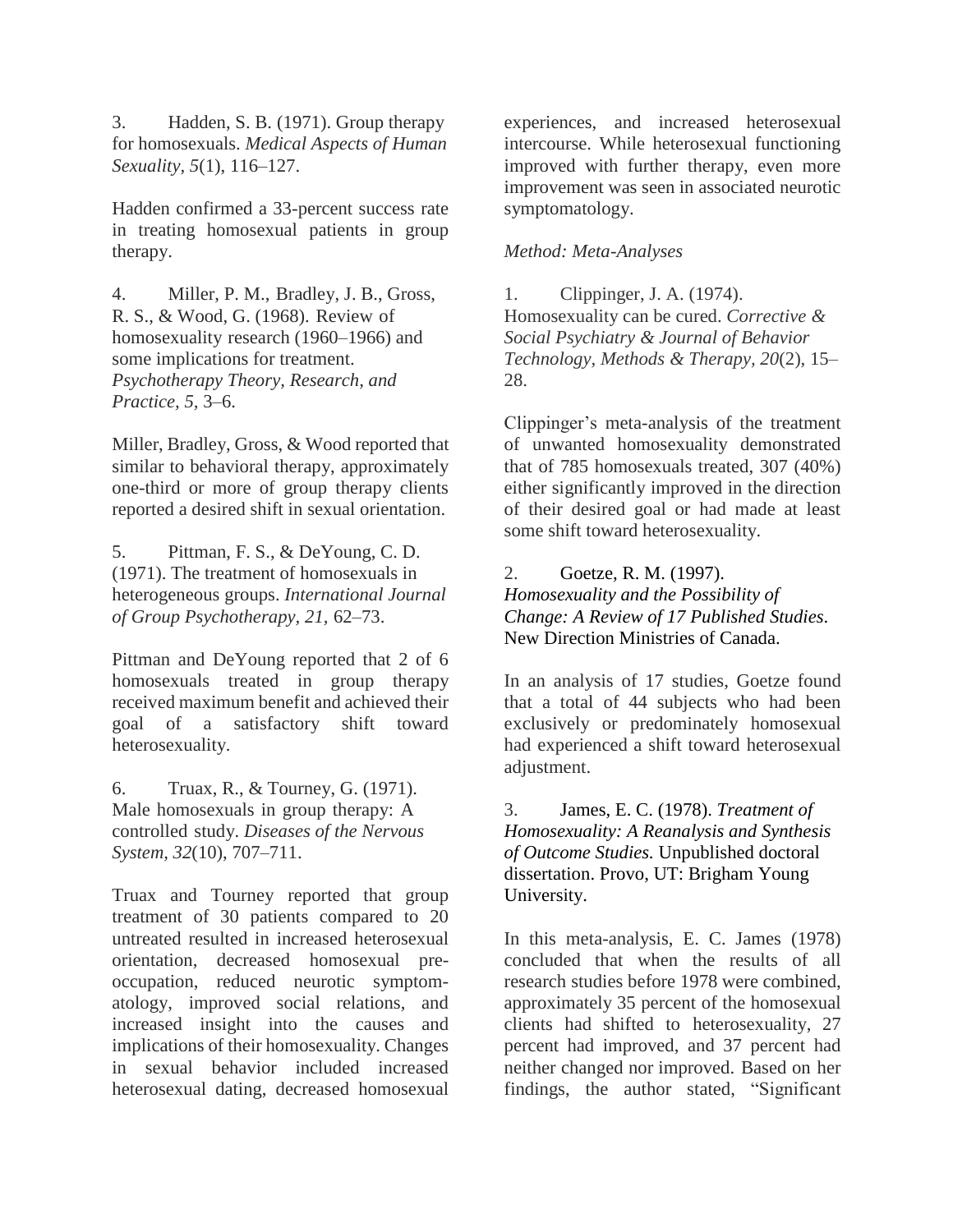improvement and even complete recovery [from a homosexual orientation] are entirely possible" (p. 183).

4. Jones, S. L., & Yarhouse, M. A. (2000). *Homosexuality: The Use of Scientific Research in the Church's Moral Debate.* Downer's Grove, IL: InterVarsity Press.

Jones and Yarhouse used meta-analysis to review 30 studies conducted between the years 1954 and 1994. Of the 327 total subjects from all the studies, 108 (33%) were reported to have made at least some heterosexual shift.

## *Method: Pharmacological Interventions*

1. Buki, R. A. (1964). A treatment program for homosexuals. *Diseases of the Nervous System 25*(5), 304–307.

Buki conducted a clinical trial using Parnate (tranylcypromine) with 36 male patients between the ages of 19 and 34 who had engaged in homosexual behavior. 13 out of 36 "show[ed] an unexpected good control over homosexual activities and impulsions" (p. 306).

2. Elmore, J. L. (2002). Fluoxetineassociated remission of ego-dystonic male homosexuality. *Sexuality and Disability, 20*(2), 149–151.

Elmore reported on the remission of homosexual behavior in a 53-year-old man who had been engaging in homosexual activity since his youth as a result of treatment with Fluoxetine.

3. Golwyn, D. H., & Sevlie, C. P. (1993). Adventitious change in homosexual treatment of social phobia with phenelzine.

*Journal of Clinical Psychiatry, 54*(1), 39– 40.

Golwyn and Sevlie reported change in the sexual orientation of a 23-year-old homosexual man who, after taking Nardil (phenelzine) for shyness and anxiety, reported that he no longer had sexual interest in other men. The authors concluded, "Social phobia may be a hidden contributing factor in some instances of homosexual behavior" and that ". . . dopaminergic agents might facilitate male heterosexual activity" (p. 40).

4. Kraft, T. (1967). A case of homosexuality treated by systematic desensitization. *American Journal of Psychotherapy, 21*(4), 815–821.

Kraft reported on the successful reorientation of a homosexual man treated with methohexital sodium (Brevital).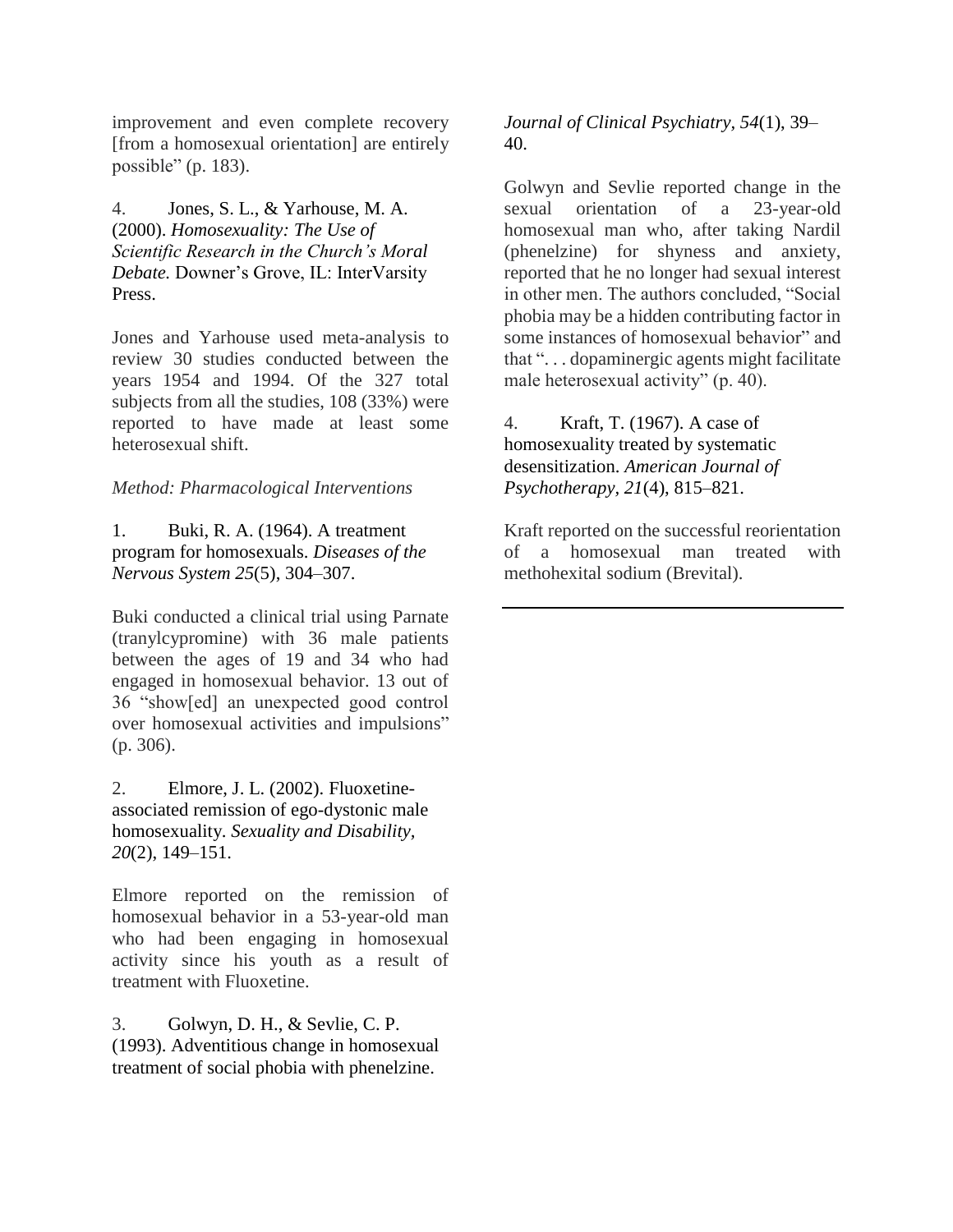#### **Appendix C**

#### **Studies Reviewed in Both Adams-Sturgis Review and Chapter 4 of APA Report**

| <b>Uncontrolled</b> group<br><b>Uncontrolled</b> group<br>studies<br>studies<br>Fookes (1960)<br>Fookes (1960)<br>Freund (1960)<br>Feldman &<br>Feldman &<br>MacCullough (1965)<br>MacCullough (1965)<br>MacCullough &<br>MacCullough &<br>Feldman (1967)<br>Feldman (1967)<br>Bancroft (1969)<br>Bancroft (1969)<br>Freeman & Mayer<br>Freeman & Mayer<br>(1975)<br>(1975)<br><b>Controlled</b> group<br><b>Controlled</b> group<br>studies<br>studies<br>McConaghy (1969)<br>McConaghy (1969)<br>Bancroft (1970)<br>Birk, Huddleston,<br>Birk, Huddleston,<br>Miller, & Cohler (1971)<br>Miller, & Cohler<br>(1971)<br>McConaghy & Barr<br>McConaghy & Barr<br>(1973)<br>(1973)<br>Tanner (1974)<br>Tanner (1974)<br>McConaghy (1975)<br>Tanner (1975)<br>Tanner (1975)<br><b>Uncontrolled single</b><br><b>Uncontrolled single</b><br>case studies<br>case studies<br>Thorpe, Schmidt, &<br>Thorpe, Schmidt, &<br>Castell (1963)<br>Castell (1963)<br>Levin, Hirsch, Shugar,<br>Levin, Hirsch, Shugar,<br>& Kapche (1968)<br>& Kapche (1968)<br>Quinn, Harbison, &<br>Quinn, Harbison, &<br>McAllister (1970)<br>McAllister (1970)<br>Gray (1970)<br>Gray (1970)<br>Huff (1970)<br>Huff (1970)<br>Larson (1970)<br>Larson (1970)<br>Marquis (1970)<br>Marquis (1970)<br>LoPiccolo (1971)<br>LoPiccolo (1971) | <b>Adam-Sturgis Review</b> | <b>Chapter 4 of APA</b> |
|-----------------------------------------------------------------------------------------------------------------------------------------------------------------------------------------------------------------------------------------------------------------------------------------------------------------------------------------------------------------------------------------------------------------------------------------------------------------------------------------------------------------------------------------------------------------------------------------------------------------------------------------------------------------------------------------------------------------------------------------------------------------------------------------------------------------------------------------------------------------------------------------------------------------------------------------------------------------------------------------------------------------------------------------------------------------------------------------------------------------------------------------------------------------------------------------------------------------------------------------------------------------------------------------------------------------|----------------------------|-------------------------|
|                                                                                                                                                                                                                                                                                                                                                                                                                                                                                                                                                                                                                                                                                                                                                                                                                                                                                                                                                                                                                                                                                                                                                                                                                                                                                                                 |                            | <b>Report</b>           |
|                                                                                                                                                                                                                                                                                                                                                                                                                                                                                                                                                                                                                                                                                                                                                                                                                                                                                                                                                                                                                                                                                                                                                                                                                                                                                                                 |                            |                         |
|                                                                                                                                                                                                                                                                                                                                                                                                                                                                                                                                                                                                                                                                                                                                                                                                                                                                                                                                                                                                                                                                                                                                                                                                                                                                                                                 |                            |                         |
|                                                                                                                                                                                                                                                                                                                                                                                                                                                                                                                                                                                                                                                                                                                                                                                                                                                                                                                                                                                                                                                                                                                                                                                                                                                                                                                 |                            |                         |
|                                                                                                                                                                                                                                                                                                                                                                                                                                                                                                                                                                                                                                                                                                                                                                                                                                                                                                                                                                                                                                                                                                                                                                                                                                                                                                                 |                            |                         |
|                                                                                                                                                                                                                                                                                                                                                                                                                                                                                                                                                                                                                                                                                                                                                                                                                                                                                                                                                                                                                                                                                                                                                                                                                                                                                                                 |                            |                         |
|                                                                                                                                                                                                                                                                                                                                                                                                                                                                                                                                                                                                                                                                                                                                                                                                                                                                                                                                                                                                                                                                                                                                                                                                                                                                                                                 |                            |                         |
|                                                                                                                                                                                                                                                                                                                                                                                                                                                                                                                                                                                                                                                                                                                                                                                                                                                                                                                                                                                                                                                                                                                                                                                                                                                                                                                 |                            |                         |
|                                                                                                                                                                                                                                                                                                                                                                                                                                                                                                                                                                                                                                                                                                                                                                                                                                                                                                                                                                                                                                                                                                                                                                                                                                                                                                                 |                            |                         |
|                                                                                                                                                                                                                                                                                                                                                                                                                                                                                                                                                                                                                                                                                                                                                                                                                                                                                                                                                                                                                                                                                                                                                                                                                                                                                                                 |                            |                         |
|                                                                                                                                                                                                                                                                                                                                                                                                                                                                                                                                                                                                                                                                                                                                                                                                                                                                                                                                                                                                                                                                                                                                                                                                                                                                                                                 |                            |                         |
|                                                                                                                                                                                                                                                                                                                                                                                                                                                                                                                                                                                                                                                                                                                                                                                                                                                                                                                                                                                                                                                                                                                                                                                                                                                                                                                 |                            |                         |
|                                                                                                                                                                                                                                                                                                                                                                                                                                                                                                                                                                                                                                                                                                                                                                                                                                                                                                                                                                                                                                                                                                                                                                                                                                                                                                                 |                            |                         |
|                                                                                                                                                                                                                                                                                                                                                                                                                                                                                                                                                                                                                                                                                                                                                                                                                                                                                                                                                                                                                                                                                                                                                                                                                                                                                                                 |                            |                         |
|                                                                                                                                                                                                                                                                                                                                                                                                                                                                                                                                                                                                                                                                                                                                                                                                                                                                                                                                                                                                                                                                                                                                                                                                                                                                                                                 |                            |                         |
|                                                                                                                                                                                                                                                                                                                                                                                                                                                                                                                                                                                                                                                                                                                                                                                                                                                                                                                                                                                                                                                                                                                                                                                                                                                                                                                 |                            |                         |
|                                                                                                                                                                                                                                                                                                                                                                                                                                                                                                                                                                                                                                                                                                                                                                                                                                                                                                                                                                                                                                                                                                                                                                                                                                                                                                                 |                            |                         |
|                                                                                                                                                                                                                                                                                                                                                                                                                                                                                                                                                                                                                                                                                                                                                                                                                                                                                                                                                                                                                                                                                                                                                                                                                                                                                                                 |                            |                         |
|                                                                                                                                                                                                                                                                                                                                                                                                                                                                                                                                                                                                                                                                                                                                                                                                                                                                                                                                                                                                                                                                                                                                                                                                                                                                                                                 |                            |                         |
|                                                                                                                                                                                                                                                                                                                                                                                                                                                                                                                                                                                                                                                                                                                                                                                                                                                                                                                                                                                                                                                                                                                                                                                                                                                                                                                 |                            |                         |
|                                                                                                                                                                                                                                                                                                                                                                                                                                                                                                                                                                                                                                                                                                                                                                                                                                                                                                                                                                                                                                                                                                                                                                                                                                                                                                                 |                            |                         |
|                                                                                                                                                                                                                                                                                                                                                                                                                                                                                                                                                                                                                                                                                                                                                                                                                                                                                                                                                                                                                                                                                                                                                                                                                                                                                                                 |                            |                         |
|                                                                                                                                                                                                                                                                                                                                                                                                                                                                                                                                                                                                                                                                                                                                                                                                                                                                                                                                                                                                                                                                                                                                                                                                                                                                                                                 |                            |                         |
|                                                                                                                                                                                                                                                                                                                                                                                                                                                                                                                                                                                                                                                                                                                                                                                                                                                                                                                                                                                                                                                                                                                                                                                                                                                                                                                 |                            |                         |
|                                                                                                                                                                                                                                                                                                                                                                                                                                                                                                                                                                                                                                                                                                                                                                                                                                                                                                                                                                                                                                                                                                                                                                                                                                                                                                                 |                            |                         |
|                                                                                                                                                                                                                                                                                                                                                                                                                                                                                                                                                                                                                                                                                                                                                                                                                                                                                                                                                                                                                                                                                                                                                                                                                                                                                                                 |                            |                         |
|                                                                                                                                                                                                                                                                                                                                                                                                                                                                                                                                                                                                                                                                                                                                                                                                                                                                                                                                                                                                                                                                                                                                                                                                                                                                                                                 |                            |                         |
|                                                                                                                                                                                                                                                                                                                                                                                                                                                                                                                                                                                                                                                                                                                                                                                                                                                                                                                                                                                                                                                                                                                                                                                                                                                                                                                 |                            |                         |
|                                                                                                                                                                                                                                                                                                                                                                                                                                                                                                                                                                                                                                                                                                                                                                                                                                                                                                                                                                                                                                                                                                                                                                                                                                                                                                                 |                            |                         |
|                                                                                                                                                                                                                                                                                                                                                                                                                                                                                                                                                                                                                                                                                                                                                                                                                                                                                                                                                                                                                                                                                                                                                                                                                                                                                                                 |                            |                         |
|                                                                                                                                                                                                                                                                                                                                                                                                                                                                                                                                                                                                                                                                                                                                                                                                                                                                                                                                                                                                                                                                                                                                                                                                                                                                                                                 |                            |                         |
|                                                                                                                                                                                                                                                                                                                                                                                                                                                                                                                                                                                                                                                                                                                                                                                                                                                                                                                                                                                                                                                                                                                                                                                                                                                                                                                 |                            |                         |
|                                                                                                                                                                                                                                                                                                                                                                                                                                                                                                                                                                                                                                                                                                                                                                                                                                                                                                                                                                                                                                                                                                                                                                                                                                                                                                                 |                            |                         |
|                                                                                                                                                                                                                                                                                                                                                                                                                                                                                                                                                                                                                                                                                                                                                                                                                                                                                                                                                                                                                                                                                                                                                                                                                                                                                                                 |                            |                         |
|                                                                                                                                                                                                                                                                                                                                                                                                                                                                                                                                                                                                                                                                                                                                                                                                                                                                                                                                                                                                                                                                                                                                                                                                                                                                                                                 |                            |                         |
|                                                                                                                                                                                                                                                                                                                                                                                                                                                                                                                                                                                                                                                                                                                                                                                                                                                                                                                                                                                                                                                                                                                                                                                                                                                                                                                 |                            |                         |
|                                                                                                                                                                                                                                                                                                                                                                                                                                                                                                                                                                                                                                                                                                                                                                                                                                                                                                                                                                                                                                                                                                                                                                                                                                                                                                                 |                            |                         |
|                                                                                                                                                                                                                                                                                                                                                                                                                                                                                                                                                                                                                                                                                                                                                                                                                                                                                                                                                                                                                                                                                                                                                                                                                                                                                                                 |                            |                         |
|                                                                                                                                                                                                                                                                                                                                                                                                                                                                                                                                                                                                                                                                                                                                                                                                                                                                                                                                                                                                                                                                                                                                                                                                                                                                                                                 | MacCullough, Birtles,      |                         |
| & Feldman (1971)                                                                                                                                                                                                                                                                                                                                                                                                                                                                                                                                                                                                                                                                                                                                                                                                                                                                                                                                                                                                                                                                                                                                                                                                                                                                                                |                            |                         |
| Blitch & Haynes (1972)<br>Blitch & Haynes                                                                                                                                                                                                                                                                                                                                                                                                                                                                                                                                                                                                                                                                                                                                                                                                                                                                                                                                                                                                                                                                                                                                                                                                                                                                       |                            |                         |
| (1972)                                                                                                                                                                                                                                                                                                                                                                                                                                                                                                                                                                                                                                                                                                                                                                                                                                                                                                                                                                                                                                                                                                                                                                                                                                                                                                          |                            |                         |
| Curtis & Presly (1972)<br>Curtis & Presly (1972)                                                                                                                                                                                                                                                                                                                                                                                                                                                                                                                                                                                                                                                                                                                                                                                                                                                                                                                                                                                                                                                                                                                                                                                                                                                                |                            |                         |
| Hallam & Rachman<br>Hallam & Rachman                                                                                                                                                                                                                                                                                                                                                                                                                                                                                                                                                                                                                                                                                                                                                                                                                                                                                                                                                                                                                                                                                                                                                                                                                                                                            |                            |                         |
| (1972)<br>(1972)                                                                                                                                                                                                                                                                                                                                                                                                                                                                                                                                                                                                                                                                                                                                                                                                                                                                                                                                                                                                                                                                                                                                                                                                                                                                                                |                            |                         |
| LoPiccolo et al. (1972)                                                                                                                                                                                                                                                                                                                                                                                                                                                                                                                                                                                                                                                                                                                                                                                                                                                                                                                                                                                                                                                                                                                                                                                                                                                                                         |                            |                         |
|                                                                                                                                                                                                                                                                                                                                                                                                                                                                                                                                                                                                                                                                                                                                                                                                                                                                                                                                                                                                                                                                                                                                                                                                                                                                                                                 |                            |                         |

| Controlled single case | Controlled single case |
|------------------------|------------------------|
| studies                | studies                |
| Colson (1972)          | Colson (1972)          |
| Hanson $\&$ Adesso     | Hanson & Adesso        |
| (1972)                 | (1972)                 |
| Kendrick $\&$          | Kendrick &             |
| MacCullough (1972)     | MacCullough (1972)     |
| Barlow & Agras (1973)  |                        |
| Callahan & Leitenberg  | Callahan & Leitenberg  |
| (1973)                 | (1973)                 |
| Herman, Barlow, &      |                        |
| Agras (1974)           |                        |
| Herman & Prewett       | Herman & Prewett       |
| (1974)                 | (1974)                 |
| Rehm & Rozensky        | Rehm & Rozensky        |
| (1974)                 | (1974)                 |
| Barlow, Agras, Abel, & |                        |
| Blanchard (1975)       |                        |
| Sanford, Tustin, &     | Sanford, Tustin, &     |
| Priest (1975)          | Priest (1975)          |
| Conrad & Wincze        | Conrad & Wincze        |
| (1976)                 | (1976)                 |
|                        |                        |
| Total: 37              | Total: 29              |

#### **References**

- Adams, H. E., & Sturgis, E. T. (1997). Status of behavioral reorientation techniques in the modification of homosexuality: A review. *Psychological Bulletin, 84*, 1171–1188.
- American Psychological Association. (2009). *Report of the APA Task Force on Appropriate Therapeutic Responses to Sexual Orientation*. Retrieved from: http://www.apa.org/pi/lgbt/resources/the rapeuticresponse.pdf
- Bancroft, J. (1969). Aversion therapy of homosexuality: A pilot study of 10 cases. *British Journal of Psychiatry, 115*, 1417–1431.
- Birk, L. (1974). Group psychotherapy for men who are homosexual. *Journal of Sex & Marital Therapy, 1,* 29–52.
- Birk, L., Huddleston, W., Müller, E., Cohler, B. (1971). Avoidance conditioning for homosexuality. *Archives of General Psychiatry*, 314–323.